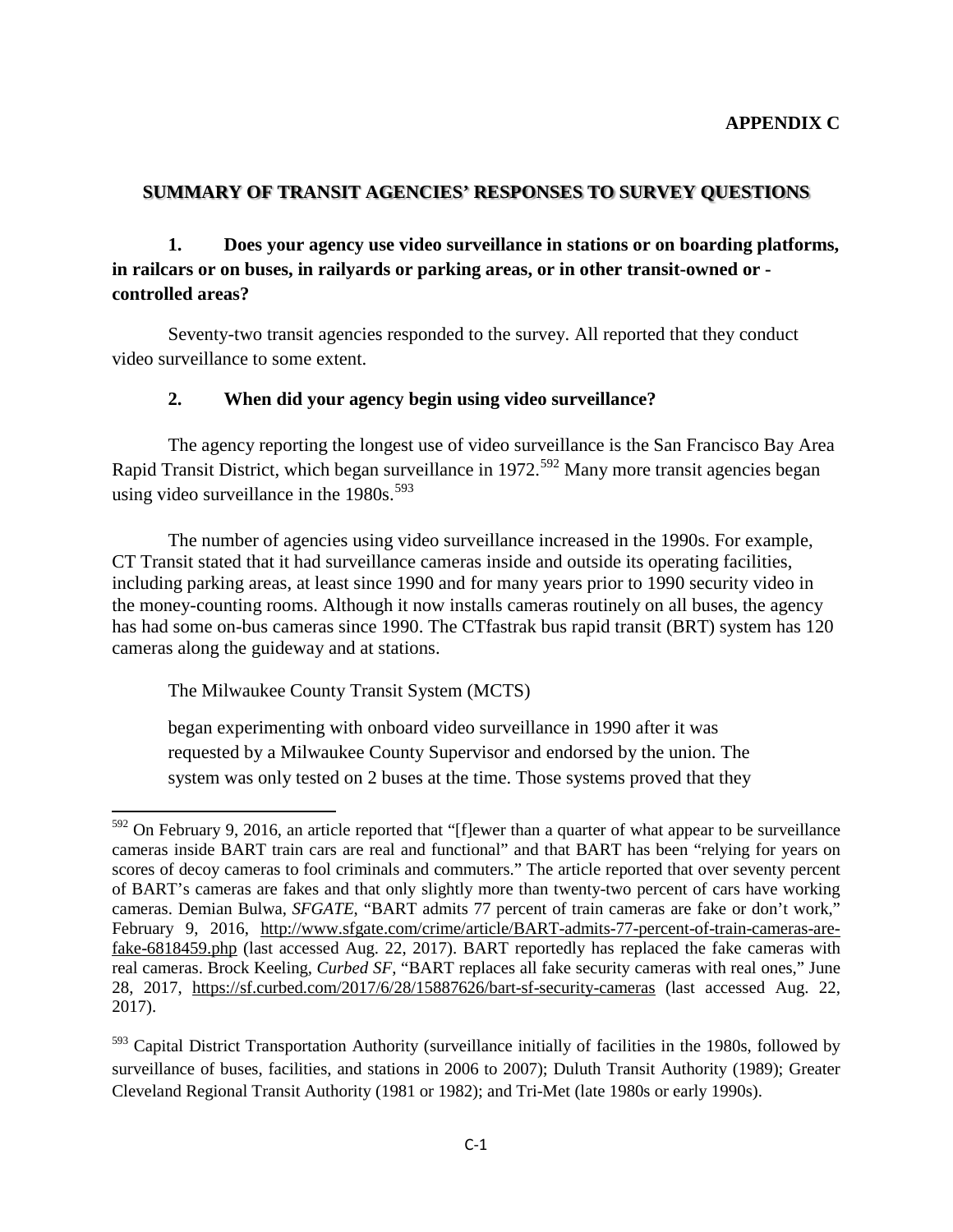were not very functional in the transit environment and more systems were not installed at that time. In 1996, MCTS installed 146 cameras manufactured by a company called Prima Facia. That company experienced financial issues which led to them going out of business. MCTS could no longer maintain the system with [its] provider out of business. After that experience, MCTS took time to test different systems. In 2005 MCTS began looking for funding sources for a new system and in 2007, an REI 4 camera system was installed on the fleet. The REI system recently reached the end of its useful life and in early 2017, MCTS completed fleet-wide installation of a new 10 camera HD system provided by Apollo Video Technology. MCTS was awarded a Transit Security Grant in 2005 to install 39 building cameras at the of its facilities to bring the total camera count at the facilities to 110. It is unknown  $\ldots$  when those cameras were installed.<sup>[594](#page-1-0)</sup>

 Based on the responses to the survey, the number of agencies using video surveillance increased significantly between 2000 and 2010. Escambia County Area Transit purchased a bus audio/visual surveillance system in July 2002. The Gold Coast Transit District stated that the District was using video surveillance in the dispatch and money room more than eleven years ago. The District began using video and audio surveillance on all buses in July 2009, and in the following years, added video surveillance in the garage and parking areas. The District's bus video and dispatch video have an audio component but the rest of the video surveillance does not. VIA Metropolitan Transit in Texas stated that the agency installed a bus/van video surveillance system in 2009 and that it installed "main campus cameras" about fifteen years ago.[595](#page-1-1)

 $\overline{\phantom{a}}$ 

<span id="page-1-0"></span><sup>&</sup>lt;sup>594</sup> Ann Arbor Transportation Authority (approximately 1998 when its downtown transit center was constructed); Central Ohio Transit Authority (approximately 1995); Gold Coast Transit District (approximately 1997); Greater Peoria Mass Transit District (1992); Metro Transit (Bi-State Development Agency) (opening of light rail line in 1993 and installation of surveillance cameras on buses in 1997); Middletown Area Transit (terminal surveillance twenty years ago, surveillance of buses and vans five years ago, and surveillance of garage two years ago); Milford Transit District (1999 for the facility; 2012 for buses); Rhode Island Public Transit Authority (early 1990s); and Santa Clara Valley Transportation Authority (approximately 1990).

<span id="page-1-1"></span><sup>&</sup>lt;sup>595</sup> Antelope Valley Transit Authority (on board surveillance about 2010 and facility surveillance in 2012); Cedar Rapids Transit (approximately 2003); Chatham Area Transit (around 2000); City of Alexandria Bus Transit (approximately 2002); Centre Area Transportation Authority (2007 after an arson affecting the administration building; 2012 for on-bus surveillance); City of Eau Claire Transit (2001); Dallas Area Rapid Transit (surveillance on buses since 2004/2005; surveillance on station platforms since 2007); Golden Gate Bridge Highway & Transportation District (approximately 2001); Go Raleigh Transit (2005); Greater Attleboro Taunton Regional Transit Authority (2004); Greater Hartford Transit District (approximately ten years ago); Greater Peoria Mass Transit District (2007); Hillsborough Transit Authority (2002); Intercity Transit (2007); Jacksonville Transportation Authority (more than 10 years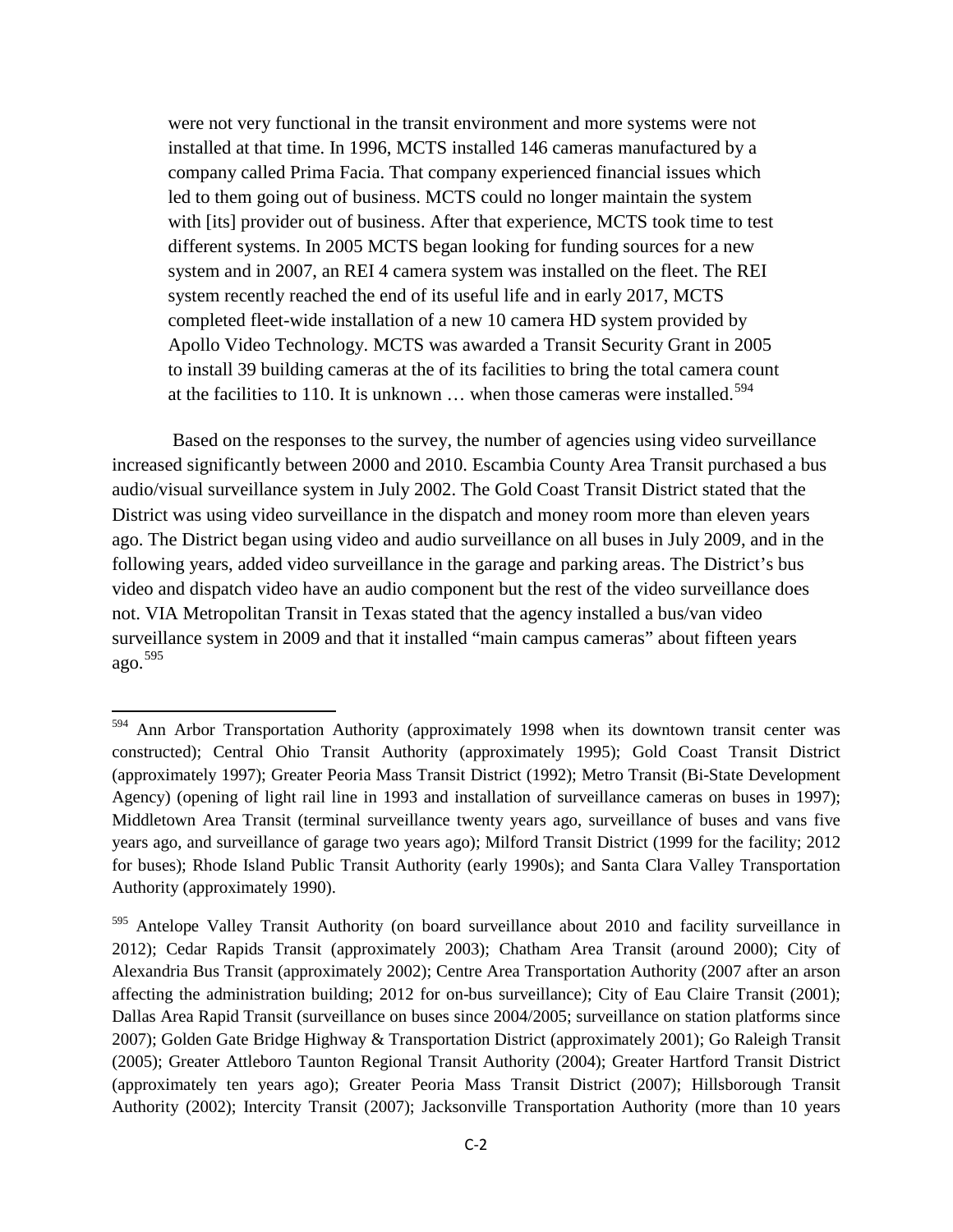According to the survey, the number of agencies using video surveillance has increased since 2010 but not by as much as in the 2000 to 2010 period.<sup>[596](#page-2-0)</sup>

# **3. Please identify the areas, facilities, and/or equipment that are subject to video surveillance.**

 The Ann Arbor Transportation Authority has cameras inside and outside buses. At its headquarters, approximately thirty-five cameras cover all surrounding parking lots and entrances/exits, all bus storage and bus washing/servicing areas, and its maintenance shop area. At the Blake Transit Center, the agency's main hub, thirty-four cameras cover the main driveway and boarding locations, the perimeter of the building, customer lobby, all stairs and hallways, and conference room. At the Ypsilanti Transit Center, the secondary hub, sixteen cameras cover all boarding locations, the customer lobby, and the security office.

The Department of Transportation and Public Works (DTPW) in Miami identified the

"[p]assenger platform/waiting areas at Metromover and Metrorail platforms, entry and exit points of Metromover and Metrorail stations, select passenger parking facilities, critical operational areas of the DTPW system, currency collection and control areas, operations control areas for all system modes, inventory storage areas, bus entry areas at maintenance facilities, and maintenance areas/yards, inside select buses, rail cars, and automated guideway vehicles, and select common areas of office spaces or maintenance areas."

l ago); Knoxville Area Transit (2001); Lehigh and Northampton Transportation Authority (July 2004); Los Angeles County Metro Transit Authority (bus surveillance implemented in 2004); Manchester Transit Authority (2000); Massachusetts Bay Transportation Authority (2006 for fare collection; 2004 for rail); Massachusetts Bay Transportation Authority (2006 for the current system); Metro Transit (pilot program in 2006 followed by surveillance of its full fleet in 2009; building surveillance a few years later); Metropolitan Tulsa Transit Authority (2006); Niagara Frontier Transportation Authority (prior to 2000); Montachusett Regional Transit Authority (2008); Monterey-Salinas Transit District (2004); Nashville Metro Transit Authority (2008); Pace (Regional Transportation Authority Suburban Bus Division) (2002); Palm Tran (approximately 2000); Pierce Transit (approximately 2009); Pueblo Transit (seven years ago); Regional Transportation District (2004); Sacramento Regional Transit District (approximately 2002 beginning with video equipment on buses); Salem Area Mass Transit District (approximately 2001); Spokane Transit (building surveillance in 2005; surveillance on buses and vans in 2011); Transit Authority of River City (2003); Topeka Metropolitan Transit Authority (approximately 2000); and Winston-Salem Transit Authority (about 8 years ago).

<span id="page-2-0"></span><sup>596</sup> Capital Area Transit (2013 for bus video; 2014 building surveillance); City of Albany Transit System (more than five years ago); City of Detroit Department of Transportation (approximately February 2015); Cobb County DOT (2013); Sioux Area Metro (2015); and VIA Metropolitan Transit (2005 video surveillance in the transit center and a pilot project on one bus).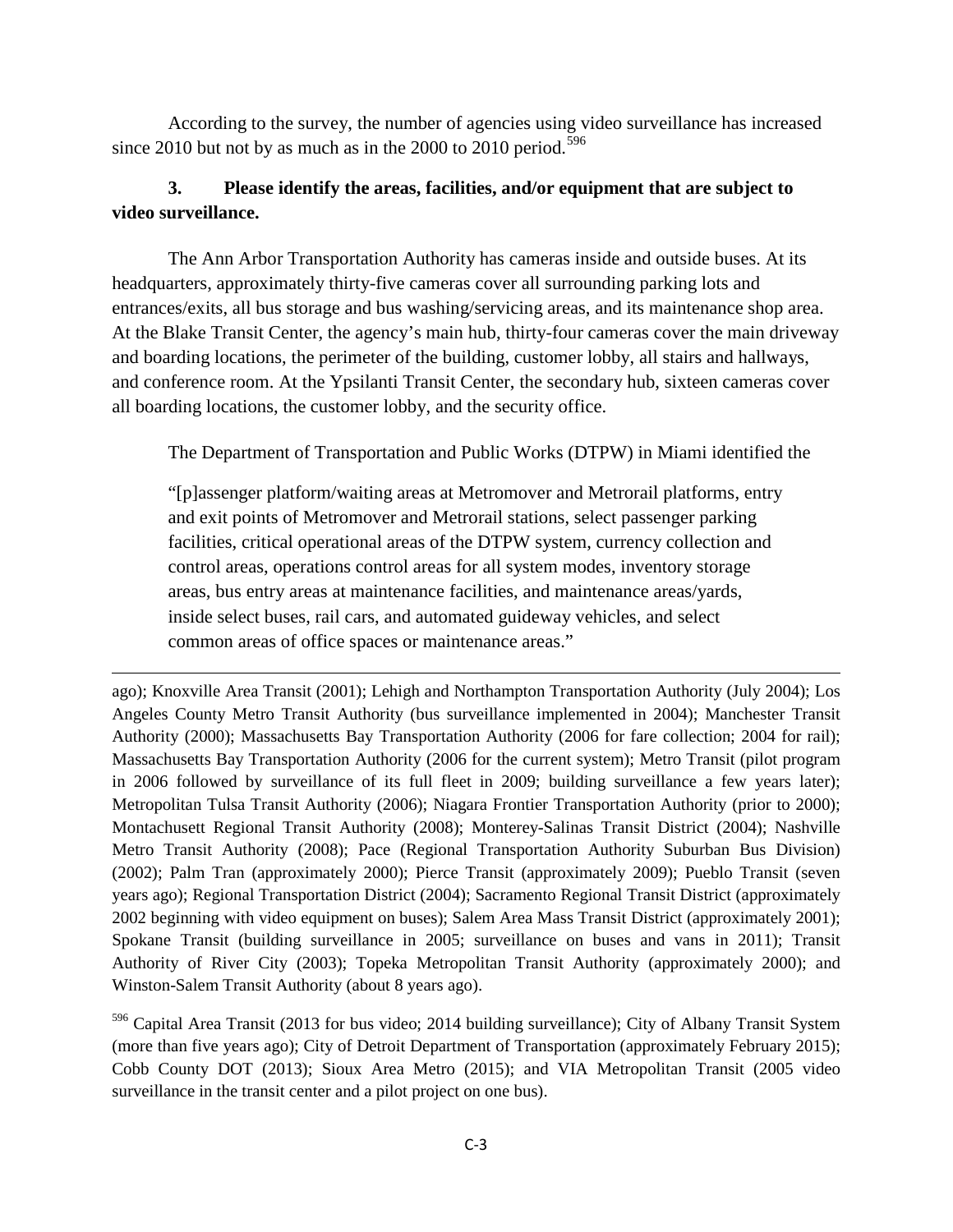The Greater Peoria Mass Transit District uses video surveillance in its administration and maintenance buildings and transit center. The District monitors the public areas, areas where public and agency personnel have contact, work areas involving money transactions, work areas that are hazardous, walkways, doors, driving lanes, the exterior of buildings, and the storage areas of the Citylink property.

The footnote summarizes other agencies' responses to the question.<sup>[597](#page-3-0)</sup>

 $\overline{\phantom{a}}$ 

<span id="page-3-0"></span><sup>&</sup>lt;sup>597</sup> Antelope Valley Transit Authority (facility and on board buses (eight cameras); Smart Drive supplied by the contractor); Capital Area Transit (administration facility, maintenance facility, buses, and Strawberry Square Ticket Office); Capital District Transportation Authority (facilities, internal and external, and buses, inside and outside); Casco Bay Island Transit District (360 degrees outside the terminal and gates, passenger waiting areas, and onboard ferries); Cedar Rapids Transit (buses, passenger transfer facility, employee breakrooms, ticket sales office, and farebox vault); Central Ohio Transit Authority (all authority-owned or -leased structures and properties and all authority-owned vehicles); Centre Area Transportation Authority (buildings, grounds, all buses, customer service center; plans to include surveillance major bus stops and shelters); Chatham Area Transit (internal areas such as administrative hallways, control/dispatch center, revenue rooms, data rooms, and external areas, such as garage/shop and yard/grounds, and buses, trolleys, and shuttles); City of Albany Transit System (transit building, common areas within the transit building, parking lot, vehicle repair shops on site, parts room, and on fixed route buses and paratransit buses); City of Alexandria Bus Transit (downtown terminal, buses, and vans); City of Detroit Department of Transportation (all facilities and coaches); City of Eau Claire Transit (buses, office entry, money counting room, transfer center, and bus garage); Cobb County DOT (all transit service buses and paratransit vehicles); Dallas Area Rapid Transit (administrative offices, operating facilities, train station platforms, other passenger facilities, and buses and paratransit vehicles); Duluth Transit Authority (all buses, inside and outside, operations center, inside and outside, transportation center, inside and outside, and two major stops downtown, inside and outside); Escambia County Area Transit (all buses; building, including entrances and passenger areas; maintenance area; and parking lots); Gold Coast Transit District (all buses, some non-revenue vehicles (with more to come), dispatch office, money counting room, outside farebox receiver station, shop working bays, and outside parking areas (bus and private vehicle parking areas); Gold Coast Transit District (administration and maintenance buildings and three transit terminals, eighty-one transit buses, twenty-four paratransit buses, and twenty cars); Golden Gate Bridge Highway & Transportation District (vehicles, maintenance garages, transit center, and bus parking facility); Go Raleigh Transit (operations facility, buses, and primary station); Greater Attleboro Taunton Regional Transit Authority (buses, vans, maintenance garage, and bus terminal); Greater Cleveland Regional Transit Authority (parking lots, stairwells, vestibules, elevators, hallways, buses, trains, and common areas); Greater Hartford Transit District (the entire perimeter, most interior common areas of Hartford Union Station, and the surface parking lot that the District manages); Hillsborough Transit Authority (fixed route buses, streetcars, bus transit centers, bus transfer centers and maintenance facility, administrative facility, executive offices, and railyard); Intercity Transit (all coach and paratransit vehicles, Olympia Transit Center, Lacey Transit Center, Pattison Administration and Maintenance Facility, Martin Way Park and Ride, and the Hawks Prairie Park and Ride); ITP/The Rapid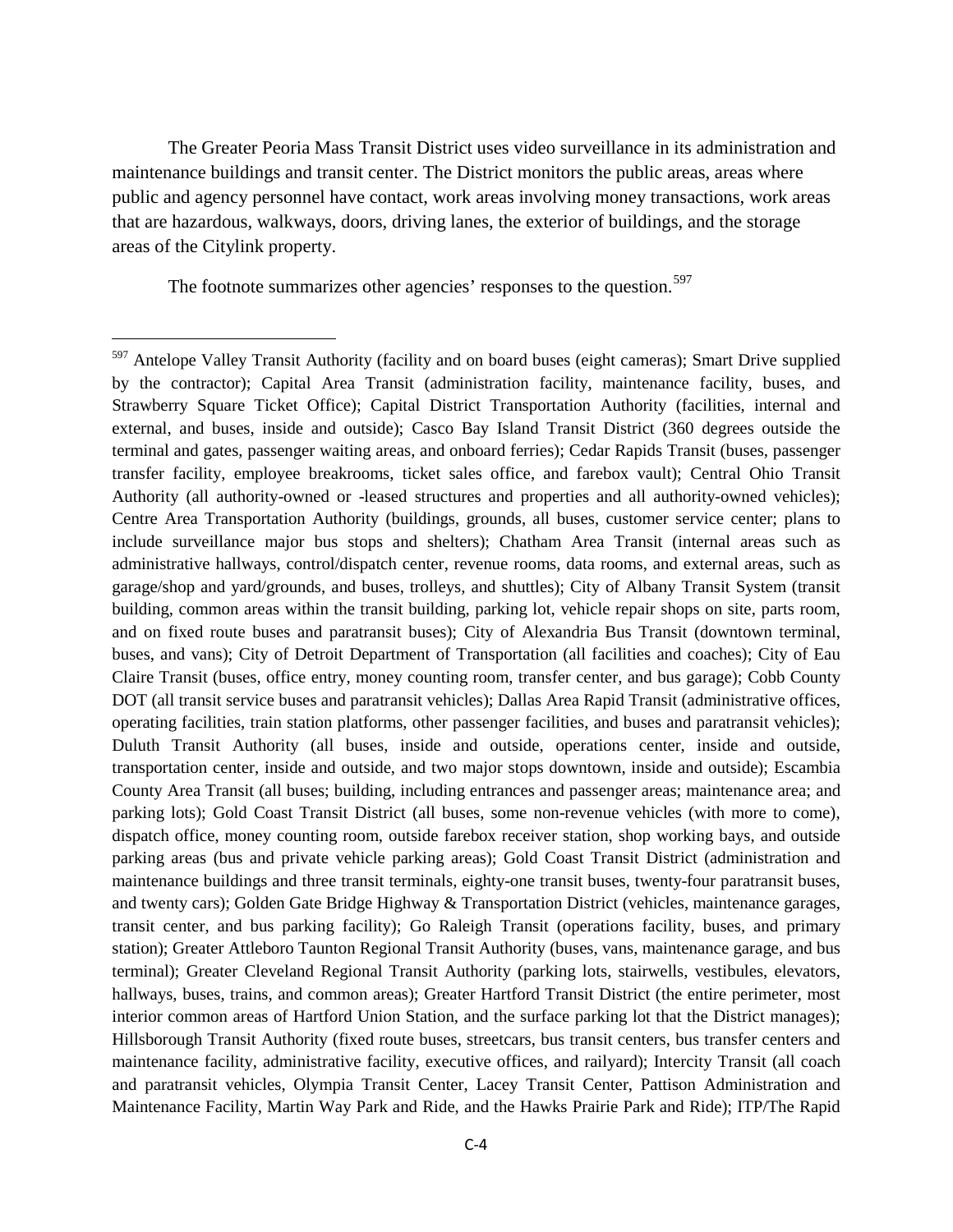### **4. Does your agency use video surveillance for any of the following purposes:**

#### **(a) Assist transit customers?**

Fifty-one transit agencies (70.83%) use video surveillance to assist customers, whereas seventeen agencies (23.61%) do not use video surveillance to assist customers. Four agencies (5.56%) did not respond to the question.

### **(b) Deter and/or apprehend fare-evaders?**

 Fifty transit agencies (69.44%) use video surveillance to apprehend fare-evaders, but eighteen agencies (25%) do not. Four transit agencies (5.56%) did not respond to the question.

### **(c) Deter other crimes?**

Sixty-seven transit agencies (93.06%) use video surveillance to deter crimes other than fare evasion. Two transit agencies (2.78%) said that they do not. Three transit agencies (4.17%) did not respond to the question.

### **(d) Defend against fraudulent claims?**

Sixty-nine transit agencies (95.83%) use video surveillance to defend against fraudulent crimes. No transit agency said that it did not. Three transit agencies (4.17%) did not respond to the question.

### **(e) Investigate accidents?**

l

(line haul buses, BRT buses and platforms, central station, administrative building, and operations building); Jacksonville Transportation Authority (Myrtle Avenue Operations Campus, transit busses, Skyway trains and facilities, transit hubs, and paratransit vehicles); Knoxville Area Transit (all buses, parts room, maintenance facility, facility for bus operations, administration facility, and bus platforms); Massachusetts Bay Transportation Authority (thirty-eight rail stations and all buses, rail lines, mobility vehicles, office buildings and other "key locations"); Metro Transit (buses, transfer points, parking lot, front office (customer service window), lower level of administrative office, dispatch window, halls, money room, service lane, and some areas of the garage); Pierce Transit (transit facilities, transit property, and coaches); Sacramento Regional Transit District (station platforms, bus lot/storage area, buses, trains, some facilities (revenue center, public lobby areas), limited parking lot areas, and rail crossings); and San Francisco Bay Area Rapid Transit District (stations, rail cards, support facilities, and body cameras for police officers).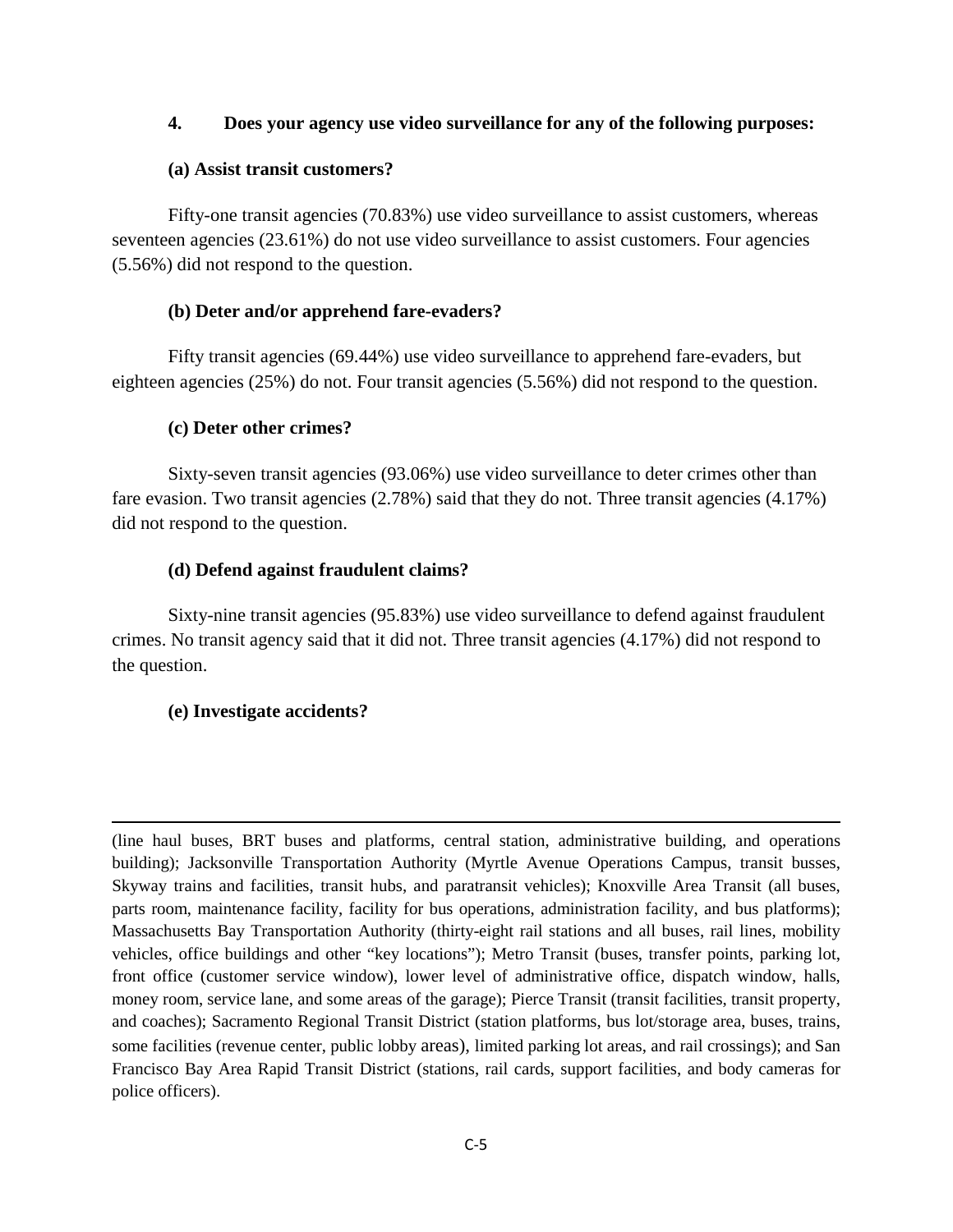Sixty-nine transit agencies (95.83%) use video surveillance to investigate crimes. No transit agency said that it did not. Three transit agencies (4.17%) agencies did not respond to the question.

#### **(f) Investigate alleged injuries?**

Sixty-nine transit agencies (95.83%) use video surveillance to investigate alleged injuries. No transit agency said that it did not. Three transit agencies (4.17%) did not respond to the question.

#### **(g) Defend against tort claims?**

Sixty-five transit agencies (90.28%) reported using video surveillance to defend against tort claims. Three transit agencies (4.17%) said that they do not. Four agencies (5.56%) did not respond to the question.

#### **(h) Deter or prevent vandalism or other property damage or theft?**

Sixty-seven transit agencies (93.06%) employ video surveillance to deter or prevent vandalism or other property damage. One agency (1.39%) said that it does not. Four agencies (5.56%) did not respond to the question.

#### **(i) Combat terrorism?**

 Insofar as the use of video surveillance to combat terrorism, fifty-four transit agencies (75%) use video surveillance to defend against terrorism, whereas thirteen agencies (18.06%) reported that they do not. Five agencies (6.94%) did not respond to the question.

 Some transit agencies reported that they use video surveillance for other purposes. The Capital District Transportation Authority uses video surveillance to assist law enforcement agencies. Casco Bay Island Transit District referred to other operational uses of video surveillance. The Department of Transportation and Public Works in Miami reported using video surveillance for general monitoring of activities in its facilities and on vehicles and to ensure compliance by staff with administrative policies and procedures.

The Dallas Area Rapid Transit uses video surveillance for the safety and security of DART passengers and employees. The Duluth Transit Authority uses surveillance to investigate customer service calls and assist law enforcement investigations and for operator training. The Gold Coast Transit District uses surveillance to investigate customer complaints and to review disciplinary actions and for training purposes. The Greater Peoria Mass Transit District uses cameras to control entry at secured doors and entry gates, to locate personnel and equipment on its property, and to investigate complaints and unsafe acts.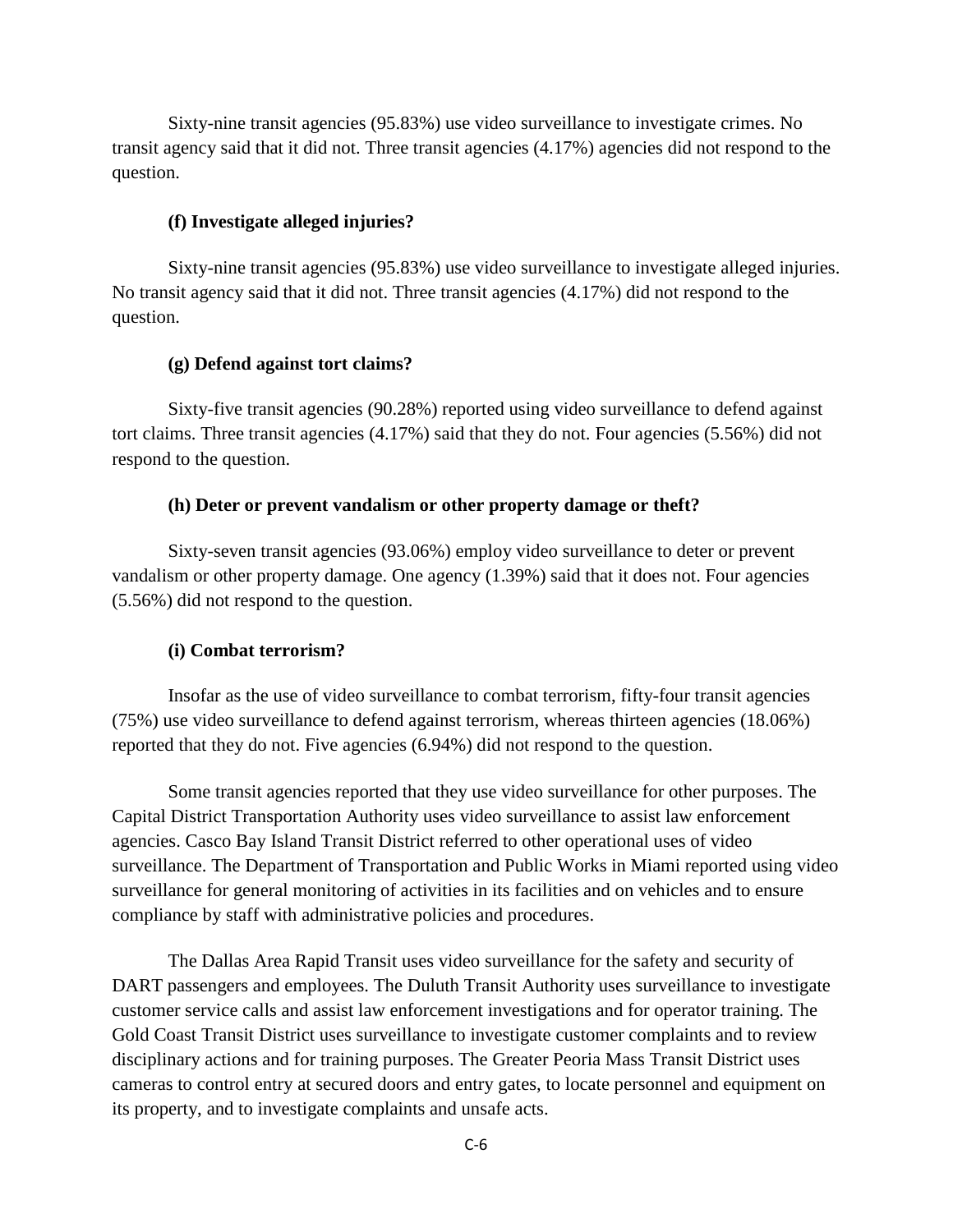The Massachusetts Bay Transportation Authority uses video surveillance for single person train operation. Lee County Transit included as purposes for video surveillance customer service issues and response to harassment and civil rights violations. The Metropolitan Tulsa Transit Authority referred to the investigation of complaints and quality assurance for service performance of bus operators. The San Francisco Bay Area Rapid Transit District uses video surveillance to monitor passenger flow and crowd control.

# **5. Does your agency have a policy that applies to your agency's use of video surveillance?**

 Forty transit agencies (55.56%) have a policy that applies to their agency's use of video surveillance; however, twenty-nine agencies (40.28%) do not. Three agencies (4.17%) did not respond to the question. Appendix E includes a copy of polices provided by some of the transit agencies responding to the survey.

The Antelope Valley Transit Authority stated that its policy covers the release of video data. The Capital District Transportation Authority's policy provides details on the uses of video surveillance and its rules and responsibilities. The Department of Transportation and Public Works in Miami stated that its use of CCTV "as a proactive security measure/application is incorporated in the Federal Transportation Administration's (FTA) mandated System Security Emergency Preparedness Plan" for its Department. The Jacksonville Transportation Authority stated that its agency is governed by the standards set forth in Fla. Stat. §§ 119 and 281.

# **6. Please describe the process your agency used when deciding to implement a video surveillance system, including any public hearings or other non-agency participation.**

The Ann Arbor Transportation Authority reported that "[t]here was no other non-agency participation or public hearings. Just approval from our board of directors. The union was included in the discussions, but it was not part of a contract negotiation." The Antelope Valley Transit Authority also reported that there were no public hearings or non-agency participation.

Intercity Transit formed a committee with representatives from its operations, information systems, vehicle maintenance, and procurement departments. Its staff visited other transit agencies having surveillance systems to see the operation of equipment and to investigate system design. After the evaluation was completed, the procurement department prepared a Request for Proposal (RFP) in response to which the agency received eleven proposals. The agency developed a policy, procedures, and tasks associated with the implementation of a digital video recording system (DVRS). Simultaneously, the agency was involved in "impact negotiations" with the operators' union (ATU Local 1384) regarding the implementation of a DVRS.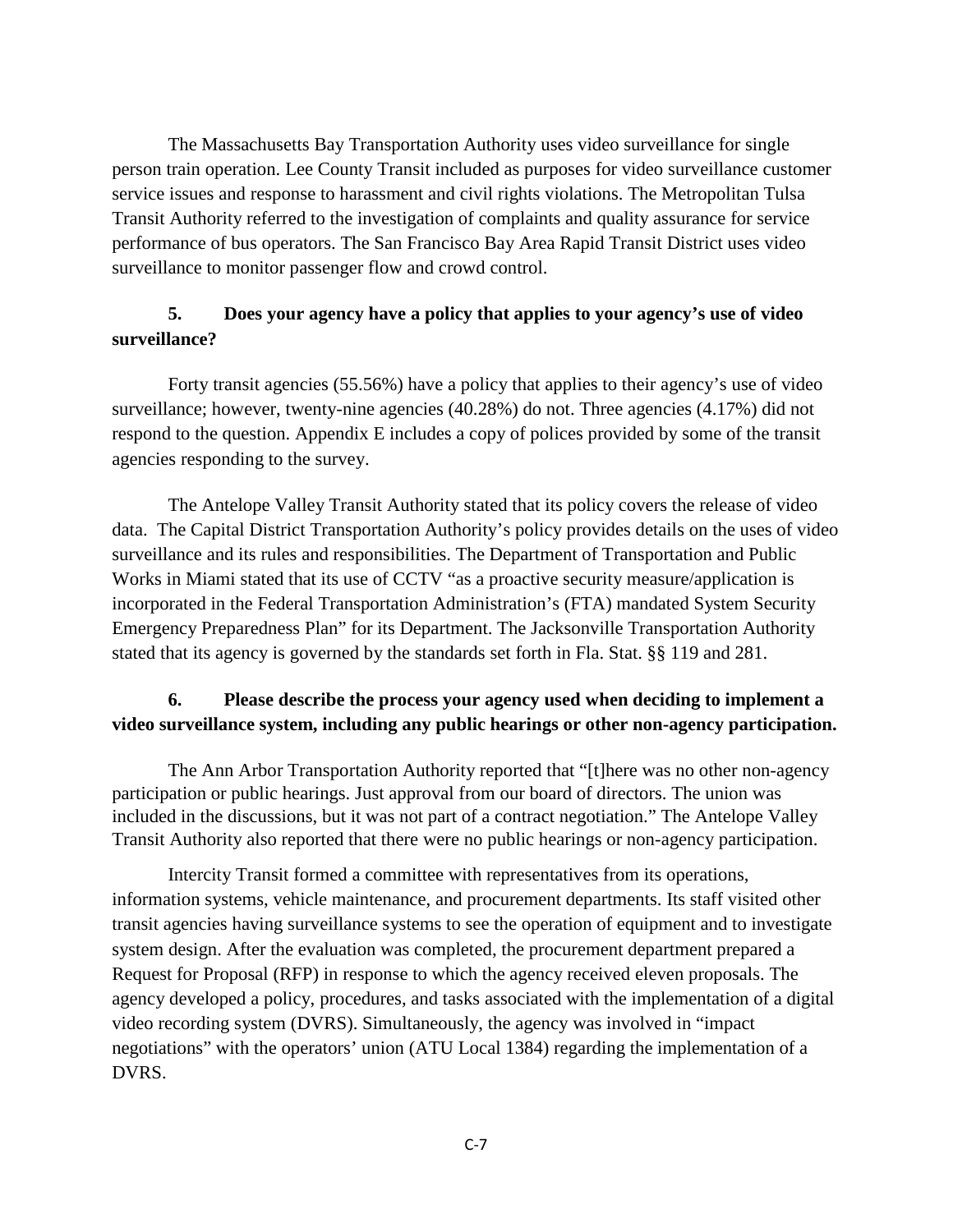Metro Transit in Wisconsin stated that its decision was largely internal. There were discussions among a "cross-section" of the agency's internal units but primarily of its customer service and safety and security teams that include planning, management, customer service and marketing, and operations. Although the agency did not hold public hearings, there were discussions with the union.

 The Milwaukee County Transit System did not hold public meetings for a recent upgrade to a new 10-camera system. Apparently, public meetings were not held for earlier surveillance systems. There was some interaction between the transit system's staff and the Milwaukee County Board to identify funding sources and to fulfill requests to improve transit security. Since then, the agency has made decisions on upgrading based on the useful life of its system, funding availability, and maintenance costs.

The footnote summarizes other agencies' responses to question 6.<sup>[598](#page-7-0)</sup>

l

### **7. Has your agency adopted any technological and/or administrative safeguards to prevent misuse or abuse of your agency's video surveillance system?**

<span id="page-7-0"></span><sup>&</sup>lt;sup>598</sup> Ben Franklin Transit (stating that cameras are installed in fixed-route and paratransit vehicles mainly for "liability purposes"); Capital Area Transit (stating that it was a "management decision"); Capital District Transportation Authority (advising that the agency reviewed various systems with all appropriate departments: safety, risk management, legal office, and transit IT, among others); Centre Area Transportation Authority (advising that after an arson incident, the administration decided to add building surveillance and that the operations staff determined the need to place cameras on buses); Chatham Area Transit (stating that it was an appropriate and necessary use of 49 U.S.C. § 5307 funding (1% for security); City of Albany Transit System (approved by the City Commission); City of Alexandria Bus Transit ("city-wide decision"); City of Eau Claire Transit (systems implemented through the administrative process); Miami Department of Transportation and Public Works (reporting that "[v]ideo surveillance systems are deployed based on operational need or risk mitigation strategies" and that "[d]ecisions are made internally with input from administration, operations, support divisions, and recommendations from outside law enforcement agencies"); Dallas Area Rapid Transit (stating that "video monitoring implementation was a business decision in support of the safety and security of passengers and employees"); Gold Coast Transit District (internal senior management discussions); Greater Hartford Transit District (reporting that it was an agency decision to expend the 1% of 5307 formula funds annually to install a video recording system); Greater Peoria Mass Transit District (stating that the process for deciding to implement surveillance is unknown); Pierce Transit (stating that a Capital Business Plan was implemented in 2009 using information garnered from the agency's Threat and Vulnerability Assessments conducted in 2001, 2005, and 2008, as well as the TSA BASE Review in 2008); and Sacramento Regional Transit District (stating that the availability of grant funding, advances in video technology (fiber optics), and a reduction in the cost of technology made video surveillance a viable security option).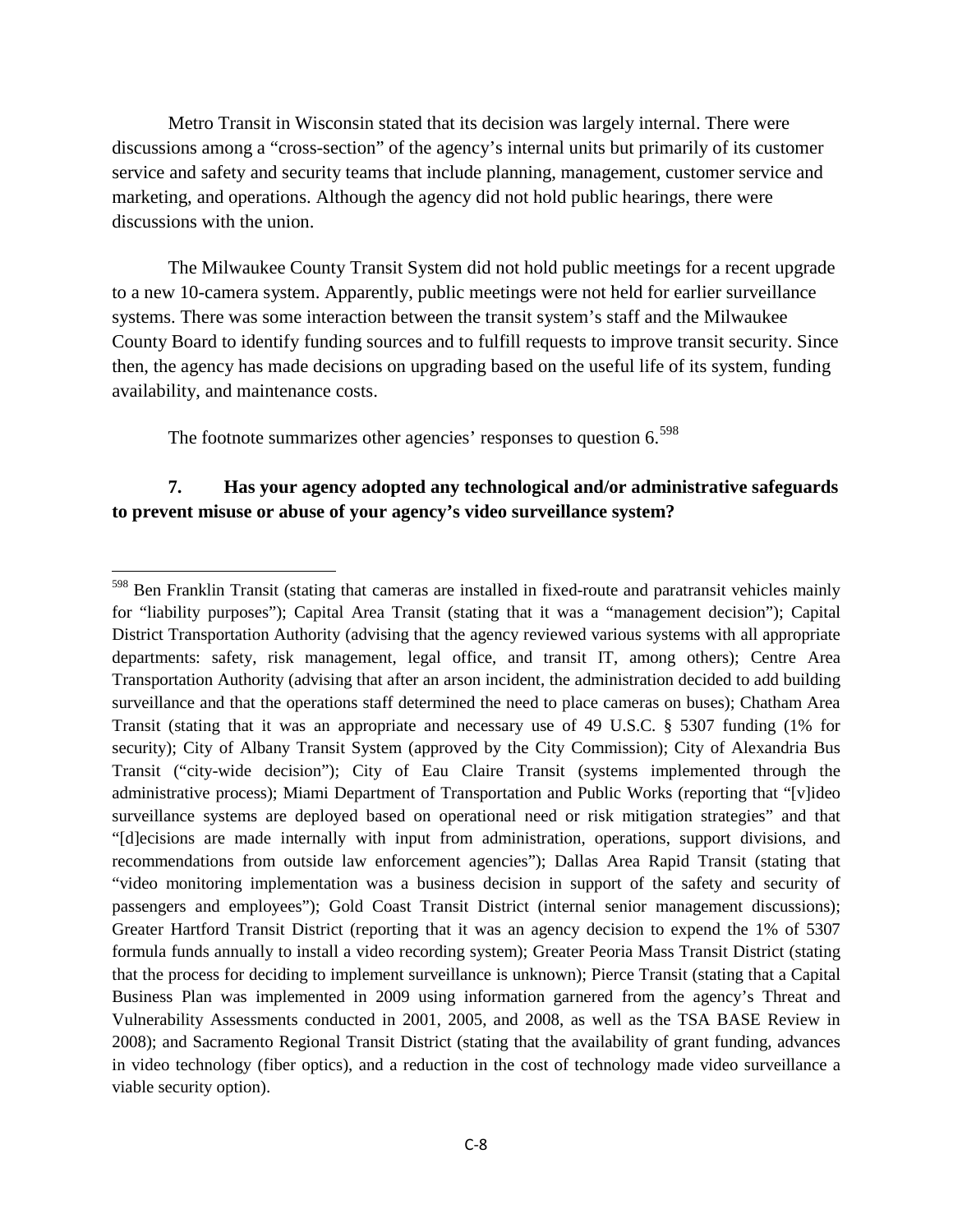Fifty-six transit agencies (77.78%) reported having adopted technological and/or administrative safeguards to prevent the misuse or abuse of its surveillance system. Twelve transit agencies (16.67%) have not. Four agencies (5.56%) did not respond to the question.

 The Ann Arbor Transportation Authority stated that its FOIA is used whenever someone other than the local police requests video surveillance data, which is encrypted. Unless the agency makes a special copy that converts a video to a format that can be viewed on Windows Media Player, one must have the video software to view the agency's video surveillance data. Internally, only select employees may save and make copies of video surveillance records.

Chatham Area Transit stated that "only our IT/application analyst can give access to video surveillance and approval must be given by the safety director; beyond that, video is only released to [an] insurer or defense counsel. Video may be released to police officials to aid in criminal investigations."

The Greater Peoria Mass Transit District stated that to prevent misuse or abuse of the surveillance system, access to see or review video is limited to the Director of Safety, Information Technology (IT), and the Director of Operations. Video is released to outside agencies in response to a FOIA request when the request meets FOIA requirements. Video is recorded and stored on a server and copies are made based on an IT request.

The Milwaukee County Transit System reported that "[h]ands on training was provided to all users of the system using a train-the-trainer method. MCTS uses software to view all clips coming from an onboard system. The software has a robust chain-of-command feature that tracks when video is viewed, downloaded, and deleted from the system. MCTS monitors the system for any improper activity."

The Sacramento Regional Transit District stated that only limited staff are allowed to access and download video surveillance data. Public areas can be viewed by its employees via their intranet; however, the ability to manipulate a camera's view is limited to select supervisors and personnel assigned to the District's security operations center. Downloading is limited to a few, select managers, one person in risk management, and the staff in the security operations center.

The footnote summarizes other agencies' responses to question 7.<sup>[599](#page-8-0)</sup>

l

<span id="page-8-0"></span><sup>&</sup>lt;sup>599</sup> Ben Franklin Transit (noting restrictions access to video data); Capital Area Transit (stating that only designated staff members have access); Capital Area Transportation Authority (stating also that only designated persons have access to video data); Capital District Transportation Authority (stating that access is based on one's job description); Casco Bay Island Transit District (reporting that only the administration may copy video data); Department of Transportation and Public Works (identifying firewalls and electronic restrictions on applicable devices); Duluth Transit Authority (stating that only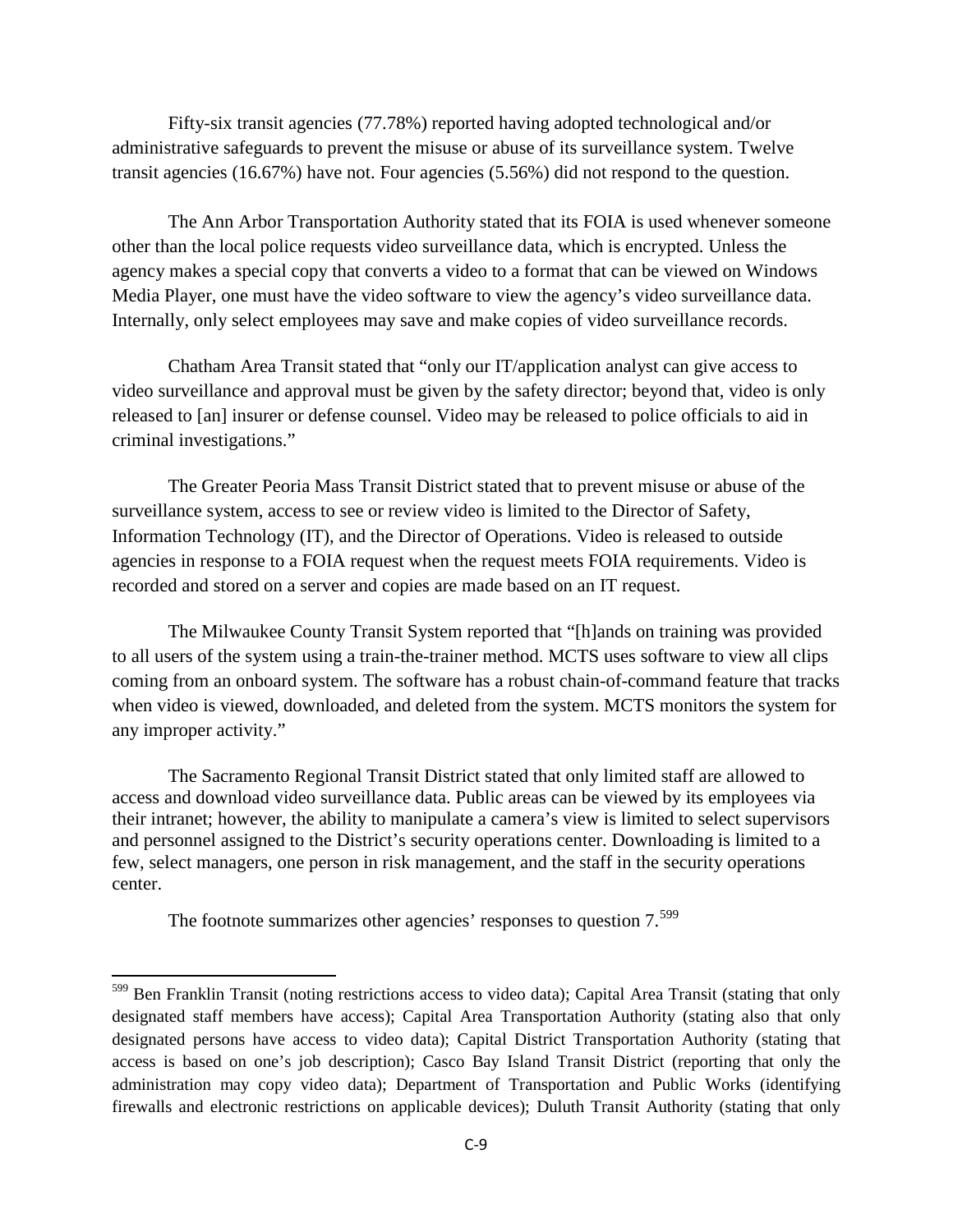# **8. Was your agency's video surveillance system adopted for a clearly stated law enforcement purpose or purposes?**

 Only eight transit agencies (11.11%) adopted a video surveillance system for a clearly stated law enforcement purpose or purposes. Sixty-three agencies (87.50%) said that they had not. One agency (1.39%) did not respond to the question.

 For example, the Ann Arbor Transportation Authority stated that its video system was not adopted for a specific law enforcement purpose. The Authority's video surveillance "was supposed to provide some degree of preventative safety for our employees and customers. It was also supposed to eliminate or lend clarity to the 'he said, she said' customer/operator interactions that occur on board our buses."

The Sacramento Regional Transit District stated that the primary purposes for video surveillance are law enforcement, safety, and security; however, video surveillance data have been used for accident investigations, litigation, and reviews of complaints.

The footnote summarizes other agencies' responses to question  $8.600$  $8.600$ 

 $\overline{\phantom{a}}$ 

# **9. Was your agency's video surveillance system adopted, in the opinion of your agency, to address a serious potential threat or threats to public safety of indefinite duration?**

Eighteen agencies (25%) adopted a video surveillance system to address a serious potential threat or threats to public safety of indefinite duration. Fifty-one agencies (70.83%) did not. Three agencies (4.17%) did not respond to the question.

select personnel have password-protected access); Golden Gate Bridge Highway & Transportation District (reporting that only superintendent-level and above may view video); Go Raleigh Transit (stating that "only a handful of authorized personnel may request or view video"); Jacksonville Transportation Authority (stating that technological safeguards involve VPN, encryption, username and password access, and incorporation of administrative controls that limit access to the system); and San Francisco Bay Area Rapid Transit District (identifying its policy).

<span id="page-9-0"></span><sup>600</sup> Casco Bay Island Transit District (stating that adoption complied with 33 C.F.R. parts 104 and 105); Greater Cleveland Regional Transit Authority (stating that the intent was to follow the standards of the American Public Transportation Association); Nashville Metro Transit Authority (stating that the agency adopted a system to deter criminal activity and assist in the apprehension of persons committing criminal acts); and San Francisco Bay Area Rapid Transit District (stating that it adopted the system for safety and security and that law enforcement is a stakeholder).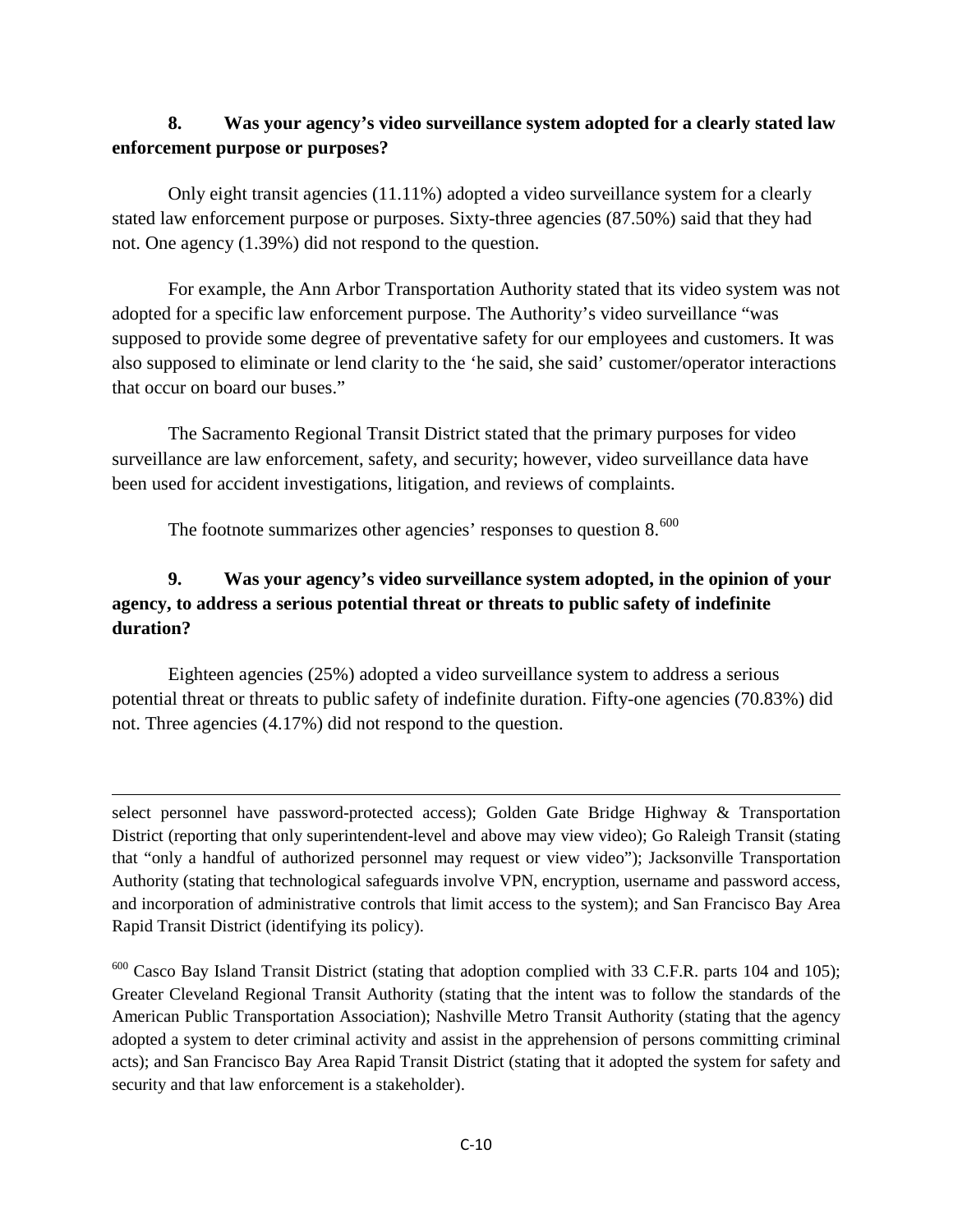The Ann Arbor Transportation Authority initially adopted a system to provide ongoing safety and security for its operators and riding public but upgraded the system substantially after September 11, 2001 to be able to save and store recorded events and address a serious potential threat to public safety, *i.e*., terrorism.

CT Transit stated: "Security cameras in facilities are intended to deter or thwart intrusion. Security cameras on buses are intended to deter and thwart claim fraud and support investigation of accidents and incidents. Security cameras on the CTfastrak guideway and stations are intended to provide customer safety and security and to deter and thwart vandalism."

The Milwaukee County Transit System said that, based on documentation the agency has from when it first introduced on-bus video, "it is not apparent that video was desirable due to one specific threat. It was a tool to improve overall security of operators and passengers." Video cameras on buildings were added to combat against unlawful access to MCTS facilities that could have a "terrorism nexus."

The footnote summarizes other agencies' responses to question 9.<sup>[601](#page-10-0)</sup>

# **10. Before adopting a video surveillance system, did your agency consider alternatives (and their costs) to a video surveillance system?**

 Fourteen transit agencies (19.44%) considered alternatives other than video surveillance; however, fifty-two agencies (72.22%) did not consider alternatives. Six agencies (8.33%) did not respond to the question.

 When the Ann Arbor Transportation Authority adopted a video surveillance system, the agency "considered on-board security personnel and security cages around the operators. The former was too expensive. The latter was a discomfort to the operator and would reduce options for operators to escape the vehicle."

 Prior to the use of video surveillance, the Milwaukee County Transit System stated that the agency had other security elements, such as panic buttons and radio or security teams. Although the security elements are not alternatives to video surveillance, "they work with the video as part of a comprehensive approach to security."

l

<span id="page-10-0"></span><sup>&</sup>lt;sup>601</sup> Antelope Valley Transit Authority (surveillance justified because of concerns with safety); Capital District Transportation Authority (stating that protecting employees from assault was the primary motivation); Dallas Area Rapid Transit (reporting that surveillance addressed "threats to passengers and employees from criminal activity and threats to DART property from vandalism"); Greater Peoria Mass Transit District (advising that a video system was needed for security and safety); and San Francisco Bay Area Rapid Transit District (identifying safety concerns).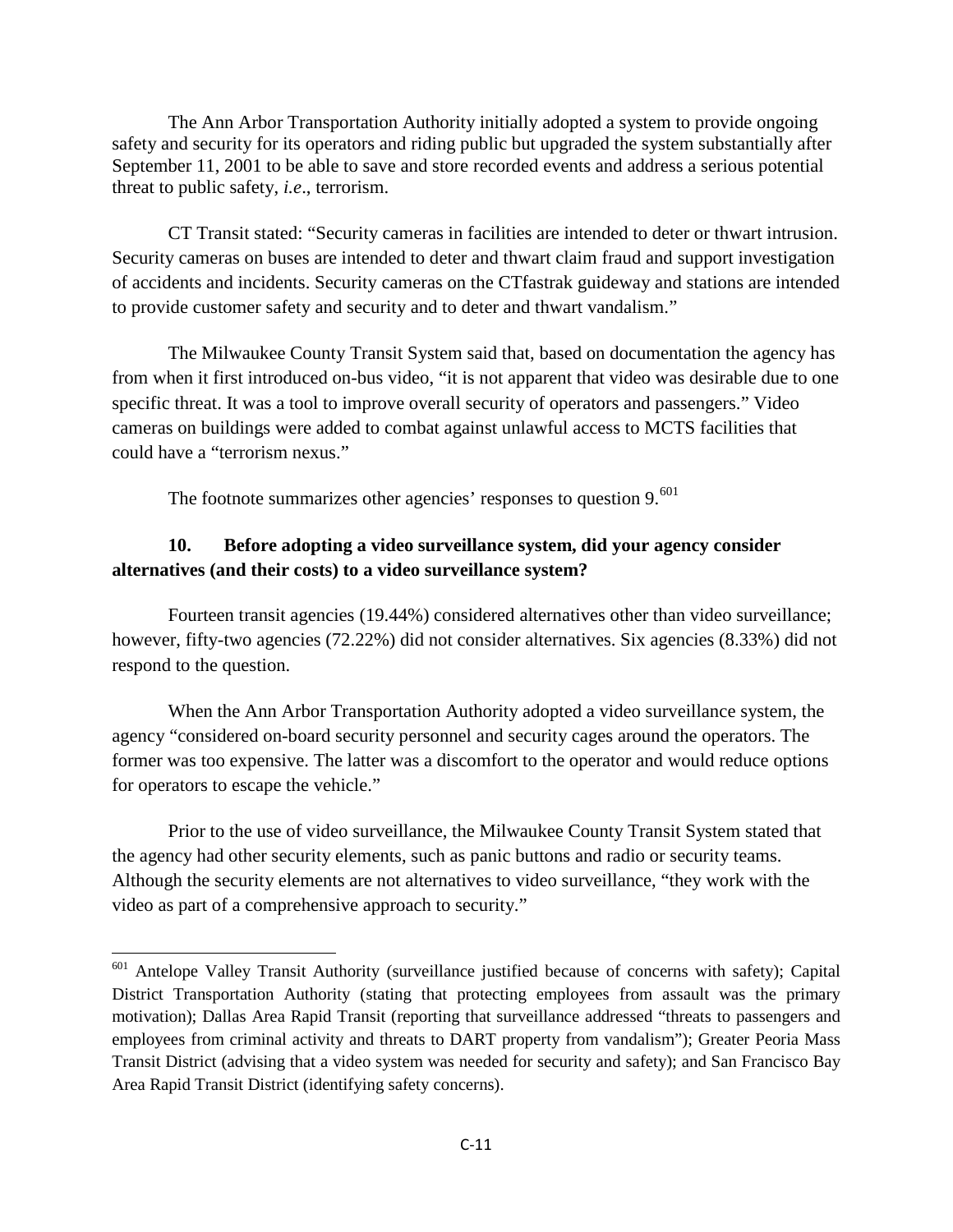The Montachusett Regional Transit Authority "considered expanding the number of security personnel but determined that video surveillance was cost-effective."

 The Sacramento Regional Transit District also considered other options, such as new hires, training, or new equipment, but the availability of grant funding, advances in video technology (fiber optics), and a reduction in the cost of technology "made video a viable security option."

The footnote summarizes other agencies' responses to question  $10^{602}$  $10^{602}$  $10^{602}$ 

l

# **11. What is the expected duration (days, weeks, months, years, or indefinite) of your agency's video surveillance system?**

The answer given most frequently was "indefinite."<sup>[603](#page-11-1)</sup> Some agencies stated the duration as a matter of years, a term that differed from agency to agency.[604](#page-11-2) Some agencies stated that the expected duration is a matter of days or weeks. $605$ 

<span id="page-11-1"></span><sup>603</sup> Antelope Valley Transit Authority; Centre Area Transportation Authority; City of Albany Transit System; City of Gardena Municipal Bus Lines; Cobb County DOT; CT Transit; Duluth Transit Authority; Go Raleigh Transit, Greater Attleboro Taunton Regional Transit Authority; Intercity Transit (perpetual; Knoxville Area Transit; Los Angeles County Metro Transit Authority; Massachusetts Bay Transportation Authority; Middletown Area Transit (terminal – indefinite; garage – indefinite; and buses and vans – three to four weeks); Milford Transit District (vehicles – seven days; facility – indefinite); Montachusett Regional Transit Authority; Nashville Metro Transit Authority; Niagara Frontier Transportation Authority; Palm Tran; Sacramento Regional Transit District; San Francisco Bay Area Rapid Transit District (stating that the CCTV systems are expected to remain operational indefinitely); Transit Authority of River City (stating indefinite but that video stored on a bus is over-written after two to three weeks); and VIA Metropolitan Transit.

<span id="page-11-3"></span><span id="page-11-2"></span><sup>604</sup> Ben Franklin Transit (five years or more); Metro Transit (Bi-State Development Agency) (fifteen years); Milwaukee County Transit System (stating that the expected life of its system is about ten 10 years, that the agency can capture and archive data, that each bus can capture about fourteen days of video and video clips that are downloaded for accidents, and that incidents may be archived for a minimum of seven years in accordance with Wisconsin Law); and Pace (Regional Transportation Authority Suburban Bus Division) (stating that camera systems last approximately three years).

<span id="page-11-0"></span> $602$  Capital District Transportation Authority (stating that the agency decided on continuous surveillance rather than as a response to an incident); Dallas Area Rapid Transit (stating that it considered expanding the police force as an alternative); Golden Gate Bridge Highway & Transportation District (stating that there was no "real alternative"); Greater Cleveland Regional Transit Authority (explaining that its rail yard has low lighting and the agency needed a camera system that would capture images in a low light setting); and Jacksonville Transportation Authority (stating that the Authority added video surveillance to supplement law enforcement and other security measures).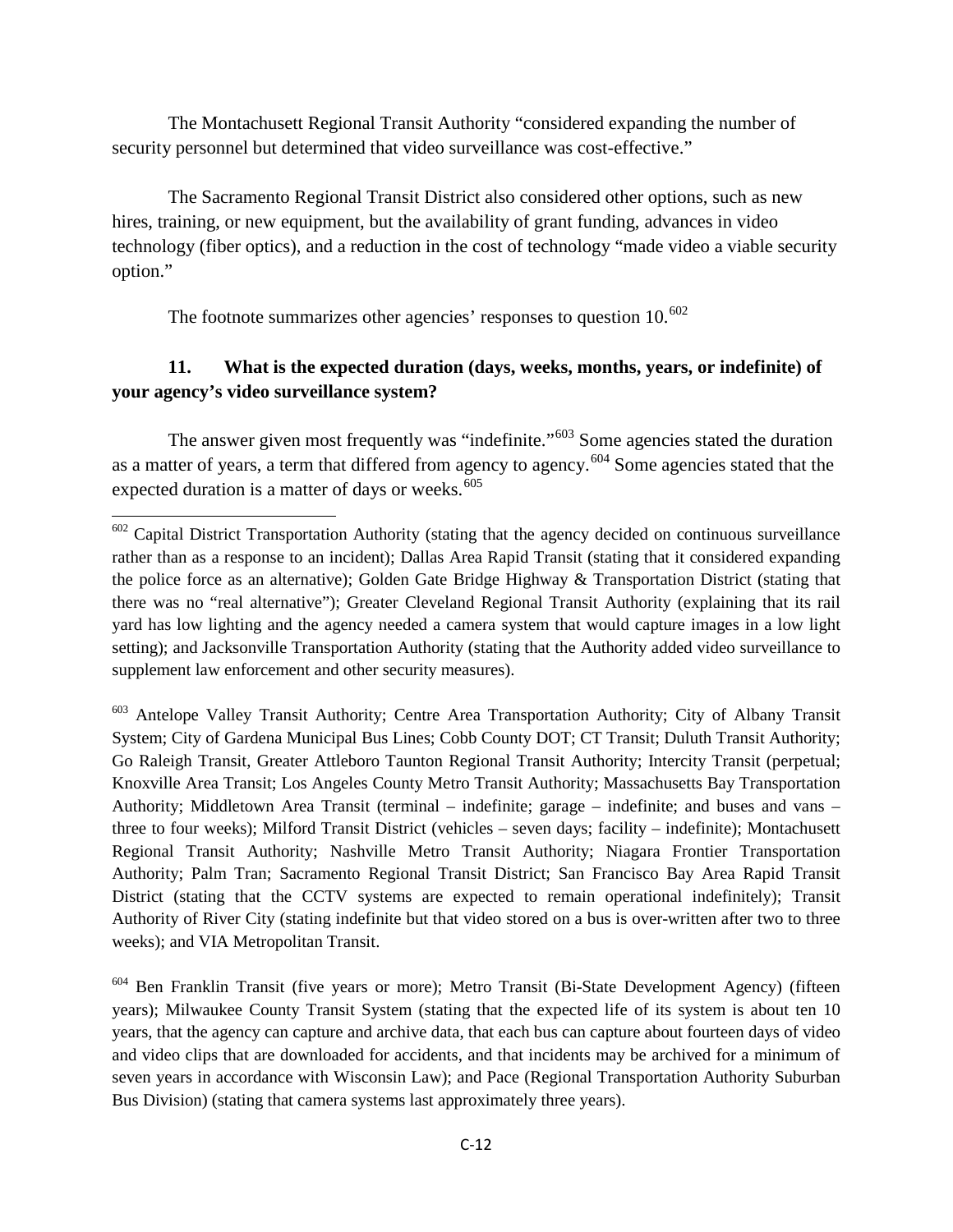The Ann Arbor Transportation Authority reported that the expected life-span of the video systems and cameras is variable but is usually eight to ten years. The Authority expects to have continuous video surveillance throughout its system. As for how long the agency is able to save data before it is taped over, the time depends on the age of the bus and its type of recording system. The Authority stated that there are two versions of video recorders. Older buses having recorders with hard drives will store about forty-eight hours of recordings, or four to five days depending on how many hours the buses operate each day. Newer buses, now constituting about forty-five percent of its fleet, have hard drives with a terabyte of storage and may record more than three weeks of data.

Cedar Rapids Transit stated that the duration varies depending on the system, whereas Dallas Area Rapid Transit reported that because its program is on-going it has not established a duration.

Capital Area Transit stated that videos are saved for about two weeks.

For the Department of Transportation and Public Works in Miami, if there is no request for footage, or if footage is not archived, the duration is approximately thirty days. When data is requested, archived footage is retained indefinitely on a digital video recording device or other media.

### **12. Does your agency retain and/or archive images captured by video surveillance?**

Sixty-seven transit agencies (93.06%) retain and/or archive images, whereas only three agencies (4.17%) stated that they do not. Two agencies (2.78%) did not respond to the question.

The Ann Arbor Transportation Authority stated:

 $\overline{\phantom{a}}$ 

We do record and archive video of events – accidents, crimes, ongoing insurance claims, extreme customer /employee behavior and interaction. If an individual is suspended from using our service due to behavioral issues, we post their photo

<sup>&</sup>lt;sup>605</sup> Capital Area Transportation Authority (thirty days); Casco Bay Island Transit District (two weeks); ITP/The Rapid (bus video – seven to ten days and site video – twenty-one to twenty-eight days); Lehigh and Northampton Transportation Authority (buses – approximately twenty-one days; facilities – approximately thirty days); Massachusetts Bay Transportation Authority (between seventeen and thirty days); Greater Peoria Mass Transit District (stating that the retention rate on different servers is thirty to forty-five days); and Tri-Met (seventy-two hours to fourteen days).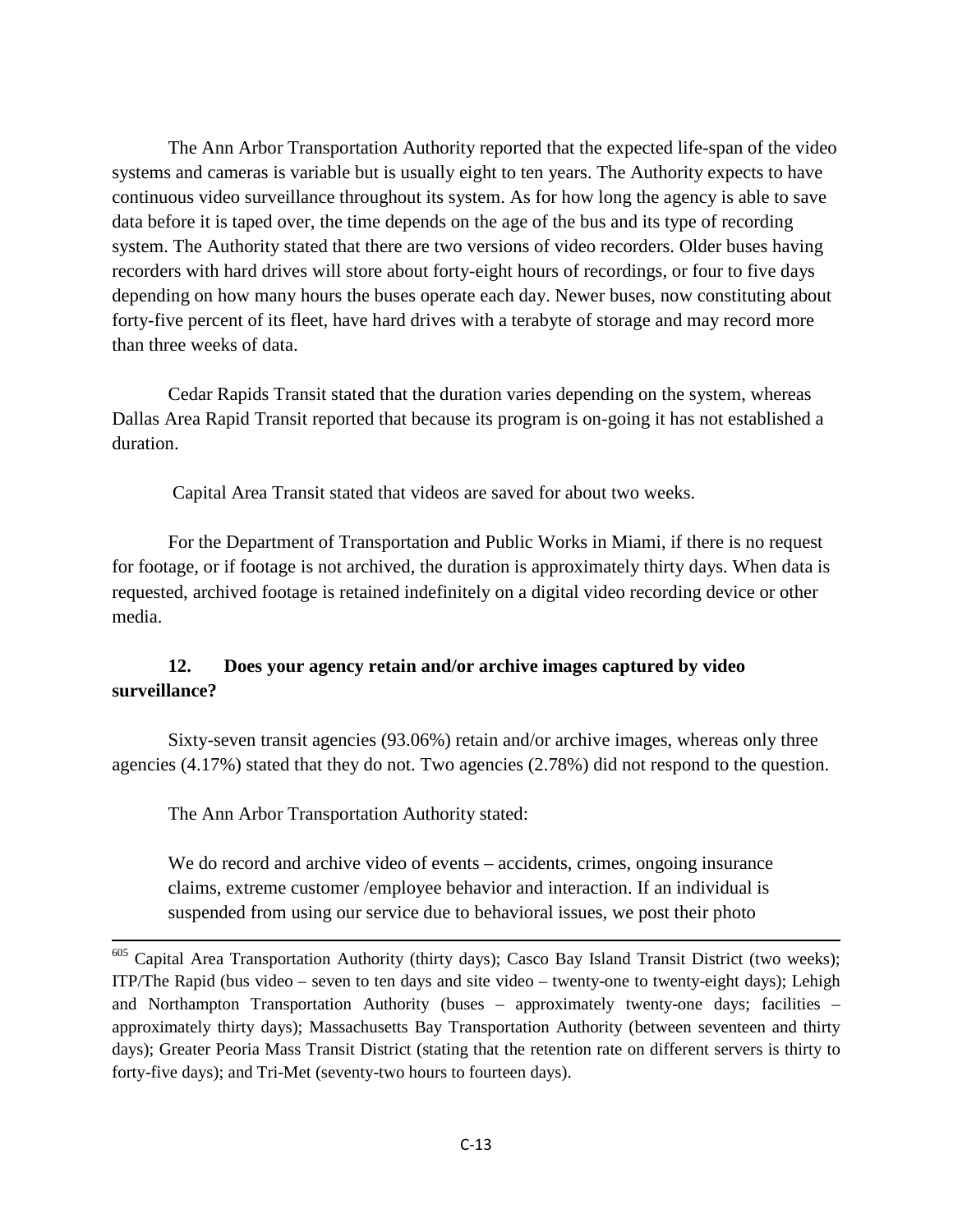internally at our transit centers and headquarters so [that] our operators will be able to recognize them if they attempt to use the system prior to their suspensions expiring. We do not keep a 10 most wanted list of any persons or anything of that nature.

 For the Central Ohio Transit Authority, "the retention period of recorded footage varies by location and type of device being recorded to. The retention period for our vehicles is 3-4 weeks. Our facility CCTV retention period varies between 1 week and 4 weeks."

The City of Albany Transit System in Georgia sets its surveillance system to retain recorded data up to thirty days. If an incident or accident occurs, the related video footage is downloaded, evaluated, and retained.

For the San Francisco Bay Area Rapid Transit District, depending on the type of camera, the retention period is seven to thirty days for video surveillance data. Video that has been collected for investigation or litigation is retained until the associated incident is resolved.

The footnote summarizes other agencies' responses to question  $12^{606}$  $12^{606}$  $12^{606}$ 

 $\overline{\phantom{a}}$ 

<span id="page-13-0"></span><sup>606</sup> Ben Franklin Transit (three years); Capital Area Transit (one year); Capital District Transportation Authority (two years); Cedar Rapids Transit (stating that the agency saves data on vehicle accidents or incidents indefinitely pending a resolution of a claim); City of Eau Claire Transit (stating that when the video is viewed the viewed portion is retained and archived indefinitely); CT Transit (stating that video information is extracted and retained indefinitely if there is a triggering event, such as a complaint, accident, or incident; otherwise, overwritten after several days); Dallas Area Rapid Transit (stating that the agency complies with Records Controls Schedules as required by the Texas State Library and Archives Commission); Department of Transportation and Public Works ("Approximately 30 days if no request for footage is made or the footage is not expressly archived. Upon request, archived footage is retained indefinitely on a digital video recording device or other media."); Duluth Transit Authority (stating that video data is archived for a period determined by its purpose: a few days for customer service issues, 7+ years for liability/personal injury claims, indefinite for some others); (three days); Gold Coast Transit District (stating that if the agency archives video for any reason it retains the video indefinitely and that the "average cycle time on the system (on buses) before the data is written over is between 3-6 weeks depending on the bus, its amount of use, and other various factors"); Gold Coast Transit District (stating that the agency retains archived video for approximately three years depending on any claims that were processed); Golden Gate Bridge Highway & Transportation District (stating that only video that is downloaded is retained); Greater Attleboro Taunton Regional Transit Authority; Greater Cleveland Regional Transit Authority (stating that the Authority "pulls video that is requested and that the retention schedule is 'transient'" but that "[n]ormally video is kept for 15 to 30 days); Greater Hartford Transit District (reporting that the recording system can maintain information for approximately eighteen to twenty-eight days but if an incident/accident occurs the agency is able to "archive the information in a history file without losing the information and can retrieve it when needed"); Greater Peoria Mass Transit District (stating that there is no policy on how long the agency stores recorded data from incidents,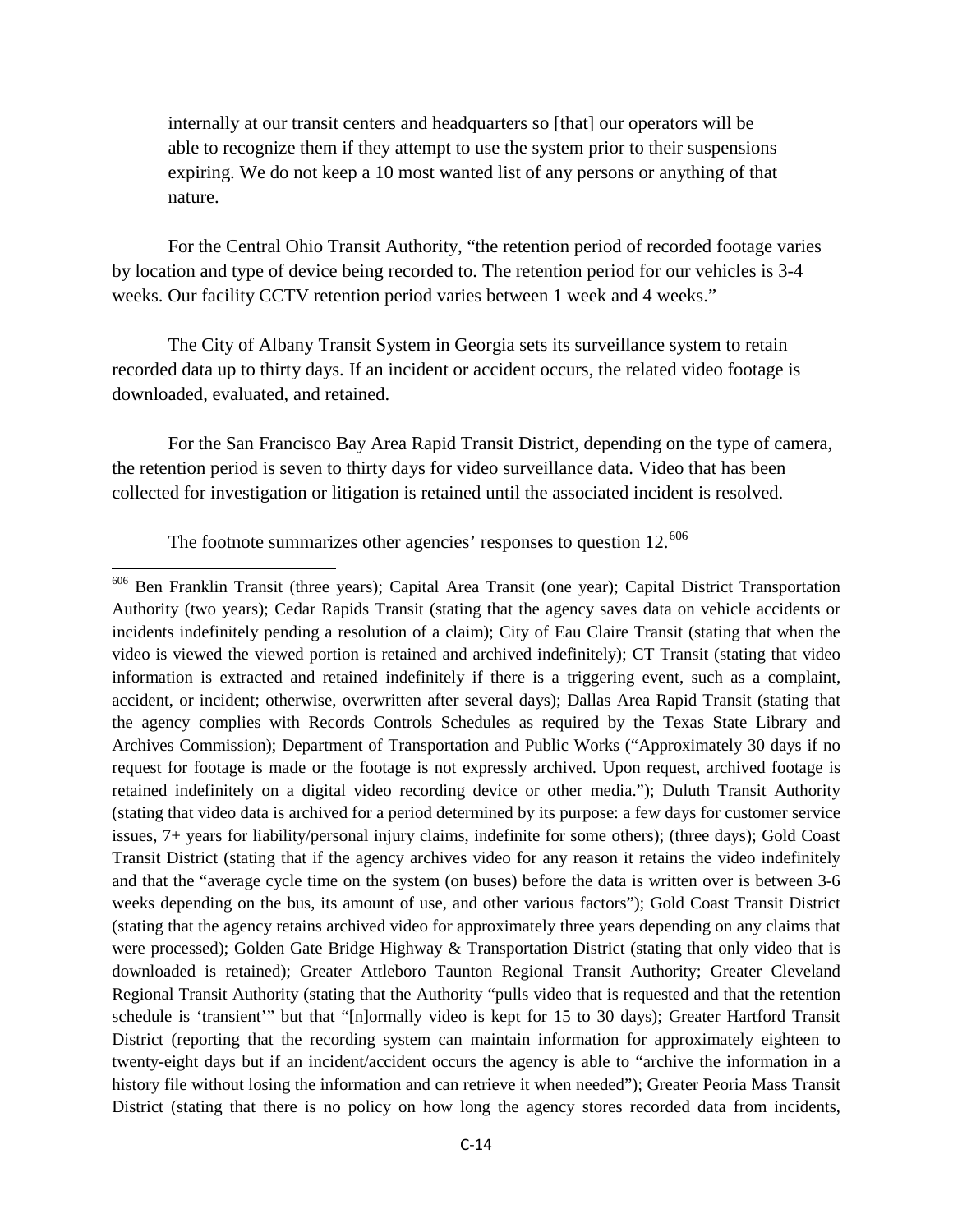#### **13. Does your agency's video surveillance system also record audio?**

Fifty-nine transit agencies (81.94%) reported that their agency's video surveillance system also records audio, whereas eleven agencies (15.28%) do not have systems that record audio. Two agencies (2.78%) did not respond to the question.

The Ann Arbor Transportation Authority's surveillance systems on board buses record audio, but the systems in its headquarters and transit centers do not. The Authority reported that it is considering recording audio at the customer-information windows in its transit centers.

The Central Ohio Transit Authority records audio on its CCTV system on vehicles whenever a vehicle is in operation.

The Department of Transportation and Public Works in Miami stated that is has "[s]elect video monitoring systems inside buses [that] record both audio and video footage. These are the ONLY instances at the DTPW system where both voice and imagery are recorded simultaneously…. There are other areas within DTPW where the technology and ability to record ambient sound [are] present; however, the feature has not been enabled."

On the other hand, CT Transit stated that the CTDOT's counsel has advised the agency that state statutes may be construed to prohibit audio recording. The theory is that the state

l

accidents, or unsafe acts); Hillsborough Transit Authority (stating that videos are maintained for thirty days on the hard drives but can be stored indefinitely once downloaded for use); Intercity Transit (noting that the terms for retention are specified by the Secretary of State's office of the State Archives under the Local Government Common Records Retention Schedule (CORE) RCW § 40.14.070, as well as specific Transit Records Retention Schedules based on the incident and or a request that prompted the video to be reviewed and downloaded, and that the typical retention for video is six years under Destruction Authorization Number (DAN) TR50-31-23); Jacksonville Transportation Authority (stating that the Authority maintains roughly thirty days of existing data but that specific safety and security events may be stored for up to seven years depending on the incident and legal ramifications); Lehigh and Northampton Transportation Authority (three years); Metro Transit (Bi-State Development Agency) (stating that the system over-writes in thirty days for platforms and in seventy-two hours for rolling stock); Milwaukee County Transit System (reporting that video retention is based on the statutes of limitations for criminal and civil liability); Montachusett Regional Transit Authority (forty-five days); Niagara Frontier Transportation Authority (stating that in forty-five days the system "overwrites itself"); Palm Tran (stating thirty days for regular surveillance operations but indefinitely for surveillance data related to incidents); Sacramento Regional Transit District (reporting that the retention period depends on the type of camera/hard drives but that the range is from a week to three weeks and that when the agency has an incident that requires video data the agency downloads and makes a copy for the criminal or civil case at issue); and Tri-Met (four to ten years).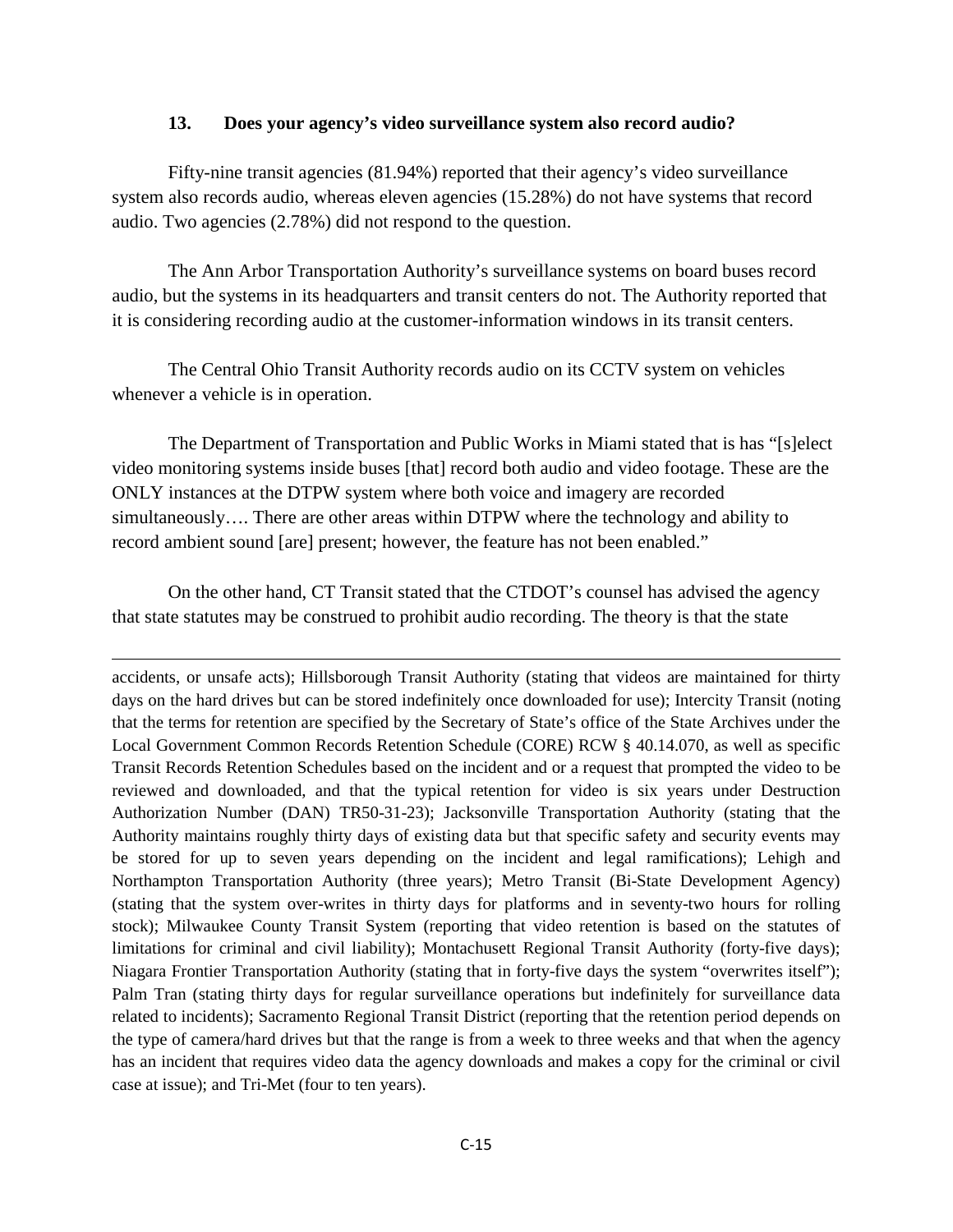wiretapping statute requires consent by one party, but on-bus audio may pick up conversations between two passengers.

The footnote summarizes other agencies' responses to question  $13.^{607}$  $13.^{607}$  $13.^{607}$ 

# **14. Is your agency's video surveillance system capable of identifying and/or tracking a specific individual?**

 Twelve transit agencies' (16.67%) video surveillance system is able to identify and/or track a specific individual. However, fifty-seven agencies' (79.17%) system is not cable of doing so. Three agencies (4.17%) did not respond to the question.

CT Transit's response to the question was "yes, but only to the extent that an image can be enhanced and expanded. This has been used in a few cases where a particular passenger was being sought by police, or where we wanted to post the photograph of a passenger accused of assaulting the driver."

Intercity Transit's system has identification and/or tracking capability. The agency stated that

video surveillance has been used numerous times to assist local law enforcement in the apprehension of suspects in a variety of crimes. Video is also requested by law enforcement for vehicle accidents occurring near a coach or paratransit vehicles. Video at transit centers and park and ride lots is used by law enforcement for auto thefts, bicycle thefts, assaults, and car prowls, etc. Video is

l

<span id="page-15-0"></span><sup>&</sup>lt;sup>607</sup> Antelope Valley Transit Authority ("on board yes, facility no"); Ben Franklin Transit ("to determine derogatory remarks by passengers or driver"); Capital Area Transit ("always"); Cedar Rapids Transit (audio on the buses and ticket sales office); Centre Area Transportation Authority (on buses); Chatham Area Transit (no surveillance on grounds/facilities but surveillance inside vehicles); City of Albany Transit System (audio and video surveillance used on fixed route and paratransit buses); Dallas Area Rapid Transit (audio recorded only on busses and paratransit vehicles when an event triggers the device and not used for law enforcement purposes); Duluth Transit Authority (all revenue vehicles record both; all facility cameras are video only); Escambia County Area Transit (on buses and in customer service area where money is exchanged); Gold Coast Transit District (on bus or in the dispatch area); Greater Cleveland Regional Transit Authority (use of video surveillance on the Authority's buses and audio recording on trains and in a few transit stations); Intercity Transit (audio recording on coaches and paratransit vehicles); Metro Transit (interior vehicle cameras, some building cameras and in front office (customer service), dispatch window, break room, and halls); Middletown Area Transit (no audio recording in terminal and garage but audio recording in vehicles); Milwaukee County Transit System (six cameras with integrated microphones on each bus); and Nashville Metro Transit Authority (audio recording only utilized on cameras installed on buses).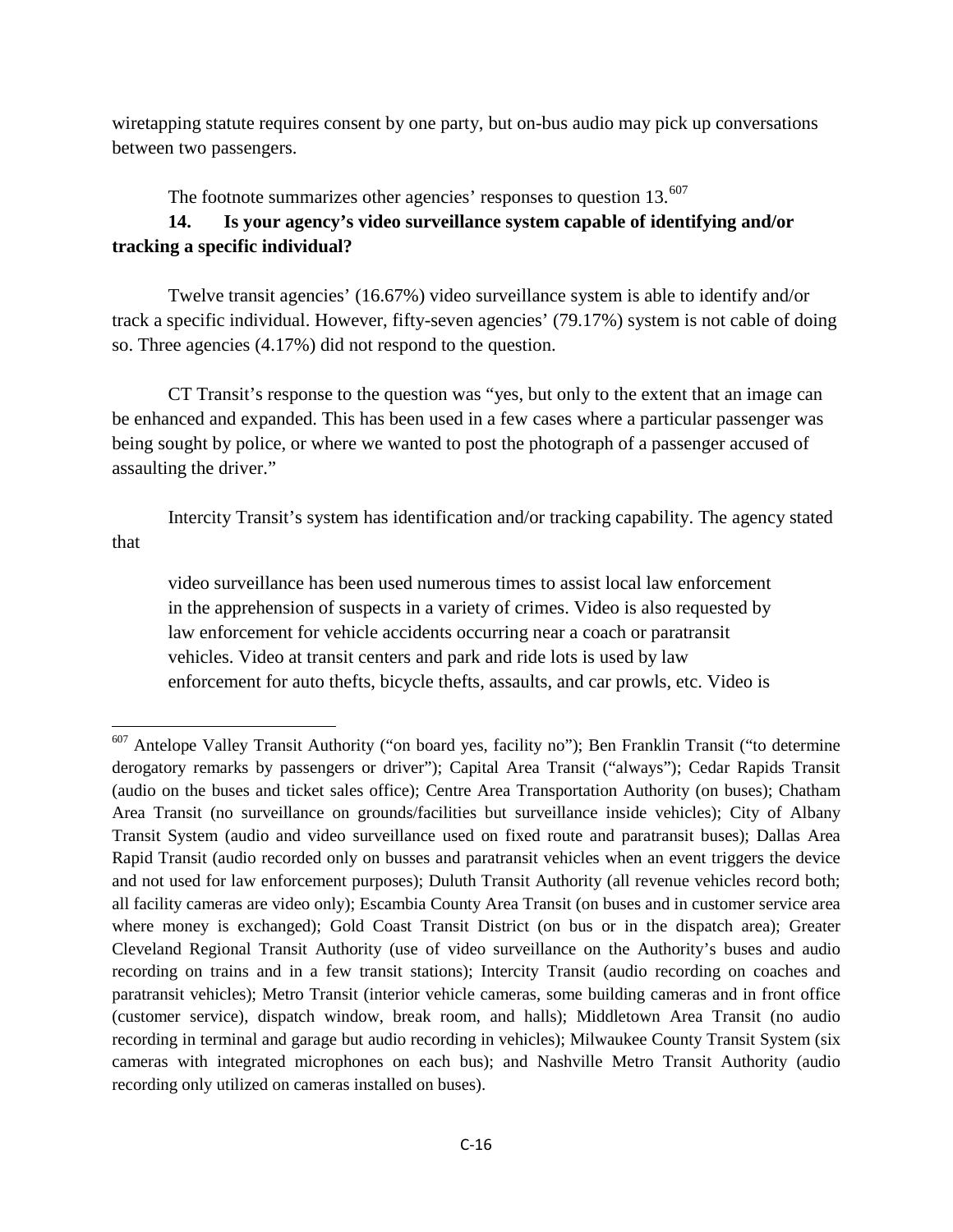requested via public records requests by individuals who have lost or experienced thefts of personal property or were victims of some sort of assault to identify the person responsible and is often turned over to law enforcement for prosecution.

The footnote summarizes other agencies' responses to question 14.<sup>[608](#page-16-0)</sup>

#### **15. Does your agency share video surveillance images or data with:**

#### **(a) Other agencies or departments?**

Fifty-four transit agencies (75%) share surveillance images or data with other agencies or departments. Sixteen agencies (22.22%) said that they do not. Two agencies (2.78%) did not respond to the question.

The Ann Arbor Transportation Authority shares video with departments within the agency but not with other agencies.

In some cases, CT Transit receives from TV stations FOIA requests for video surveillance data of accidents.

To track an individual, Metro Transit in Wisconsin explained that it usually uses pass numbers. For example, if passes are stolen, the agency uses farebox data to determine when and on which buses the passes were used. The agency uses video to find and identify the person or persons using the stolen passes.

#### **(b) Law enforcement agencies without a subpoena?**

Sixty-seven transit agencies (93.06%) share video surveillance data with law enforcement agencies without a subpoena. Three agencies (4.17%) do not. Two agencies (2.78%) did not respond to the question.

#### **(c) Individuals such as private litigants?**

l

Forty-four transit agencies (61.11%) share video surveillance or data with private litigants. Twenty-five agencies (34.72%) do not. Three agencies (4.17%) did not respond to the question.

<span id="page-16-0"></span><sup>&</sup>lt;sup>608</sup> Ann Arbor Transportation Authority (video system not capable of identifying or tracking specific persons); Ben Franklin Transit (by sight only); Miami Department of Transportation and Public Works (not presently); and Greater Hartford Transit District (stating that the agency can track an individual but must go from camera to camera).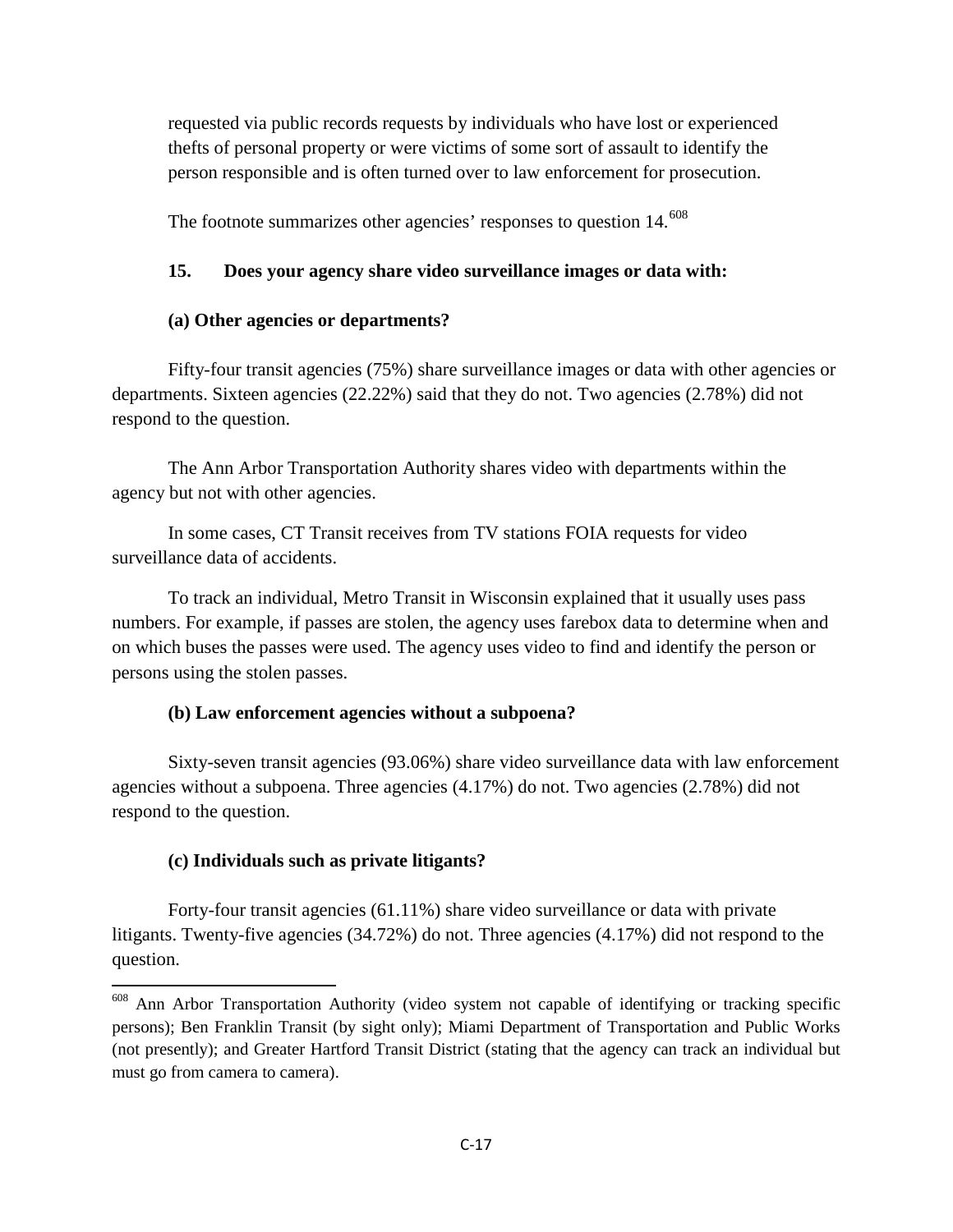# **16. Does your agency give notice to the public of the presence of a video surveillance system in or on any of your agency's facilities and/or equipment?**

Fifty-nine transit agencies (81.94%) give notice to the public of the presence of a video surveillance system in any of the agency's facilities and/or on any of its buses or trains. Nine agencies (12.50%) do not provide notice to the public. Four agencies (5.56%) did not respond to the question.

The Ann Arbor Transportation Authority gives notice of its use of video surveillance on its buses and at its transit centers. Its website also advises that the agency uses video surveillance, [http://www.theride.org/How-to-Ride/Safety-Security.](http://www.theride.org/How-to-Ride/Safety-Security)

The footnote summarizes other agencies' responses to question 16.<sup>[609](#page-17-0)</sup>

# **17. Is any part of your video surveillance system kept secret (***e.g.,* **hidden cameras) from the public or from employees?**

Six agencies (8.33%) keep part of their video surveillance system secret (*e.g.,* hidden cameras) from the public or employees. Sixty-four agencies (88.89%) do not keep any part of their video surveillance secret. Two agencies (2.78%) did not respond to the question.

 The Central Ohio Transit Authority reported that on occasion the Authority's Security Department will deploy hidden cameras for investigations but that the Director of Security is the one who approves the use of hidden cameras.

The Gold Coast Transit District's response was that "[a] couple years back we discovered what appeared to be theft from our fare revenue. As part of the investigation some hidden cameras were installed in certain areas to observe behavior based on data obtained from our fare

 $\overline{\phantom{a}}$ 

<span id="page-17-0"></span><sup>&</sup>lt;sup>609</sup> Capital Area Transit (signage on the bus); Capital District Transportation Authority (posted signage); Cedar Rapids Transit (video recording notices on the buses and in its "schedule booklet"); Centre Area Transportation Authority (on-board signage advising of the use of video and audio recording); Chatham Area Transit ("stickers" inside vehicles and placards on grounds); City of Albany Transit System (posted on buses); Cobb County DOT (notices posted on buses); CT Transit (sticker on bus stating that passengers may be subject to video surveillance); Miami Department of Transportation and Public Works (notice posted in select areas of video monitoring); Greater Peoria Mass Transit District (signage regarding video surveillance near the entry ways of buildings); and Milwaukee County Transit System (decal near entrance on all buses notifying passengers of recording).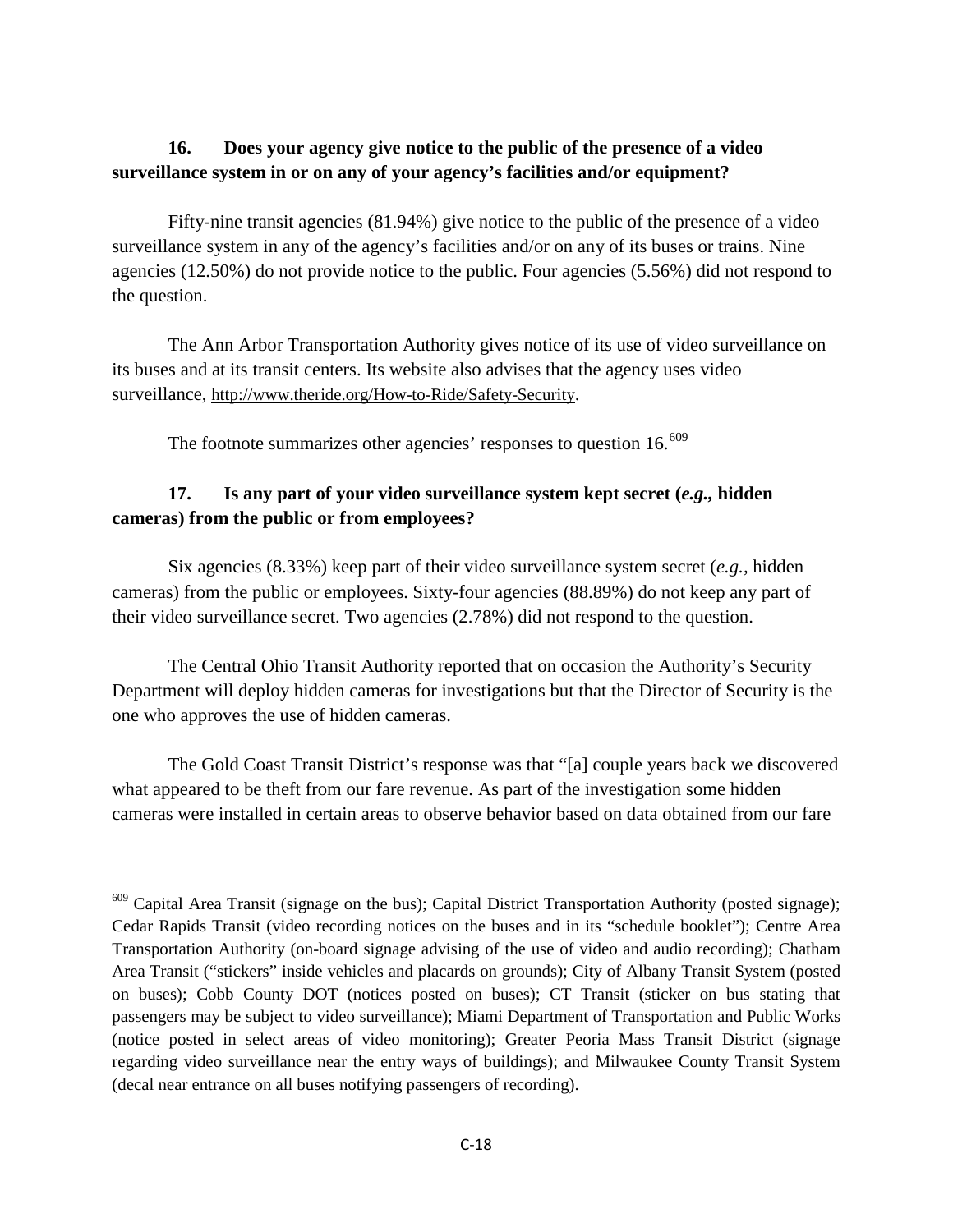system. Since the conclusion of that investigation the cameras have been made public and disclosed to all employees."

 The Milwaukee County Transit System does not utilize hidden cameras on a bus or in buildings on a regular basis; however, hidden cameras may be used on an *ad-hoc* basis during internal investigations.

The footnote summarizes other agencies' responses to question  $17.^{610}$  $17.^{610}$  $17.^{610}$ 

### **18. Does your video surveillance system include "pan-tilt" cameras and/or the ability to "zoom-in" on a person or persons of interest?**

Fifty-one transit agencies' (70.83%) video surveillance system includes "pan-tilt" cameras and/or the ability to "zoom-in" on a person or persons of interest. Twenty agencies' (27.78%) systems do not have such capability. One agency (1.39%) did not respond to the question.

 The Ann Arbor Transportation Authority has two pan-tilt-zoom (PTZ) cameras at the Ypsilanti Transit Center and five at its headquarters. The Authority stated: "We do not use the panning/tilt function, because it misses events that happen in one place. We have no cameras at the Blake Transit Center (BTC) with PTZ cameras; however most of the cameras at the BTC have dynamic zoom capabilities. The technology is used to get a better look at an individual or … at an item that has been stolen from a seat in the lobby."

 The Central Ohio Transit Authority's CCTV system at its facility are PTZ-capable, a function the Authority utilizes to reposition cameras to cover high interest areas, such as areas of reported thefts or vandalism.

The footnote summarizes other agencies' responses to question  $18.611$  $18.611$ 

 $\overline{\phantom{a}}$ 

<span id="page-18-0"></span><sup>&</sup>lt;sup>610</sup> Ann Arbor Transportation Authority (stating there is no attempt to obscure or hide the presence of cameras from the public or the agency's employees); Cobb County DOT (stating that some cameras are hidden from view to deter or prevent them from being disabled); and CT Transit (stating that cameras are mounted in conspicuous locations).

<span id="page-18-1"></span><sup>&</sup>lt;sup>611</sup> Capital Area Transportation Authority (pan-tilt cameras in exterior parking areas at headquarters and downtown transit center); CT Transit (PTZ features available on the CTfastrak cameras); Casco Bay Island Transit District (used operationally as well as to monitor suspicious persons); Chatham Area Transit (stating that the system has the ability to zoom-in but there is poor clarity); City of Detroit Department of Transportation (PTZ cameras only for facilities); Dallas Area Rapid Transit (stating that cameras at passenger facilities and some operating facilities have pan-tilt and/or zoom capabilities); Duluth Transit Authority (stating that the agency has one PTZ camera at its new transportation center used to isolate and identify events and/or individuals); Gold Coast Transit District (stating that its facility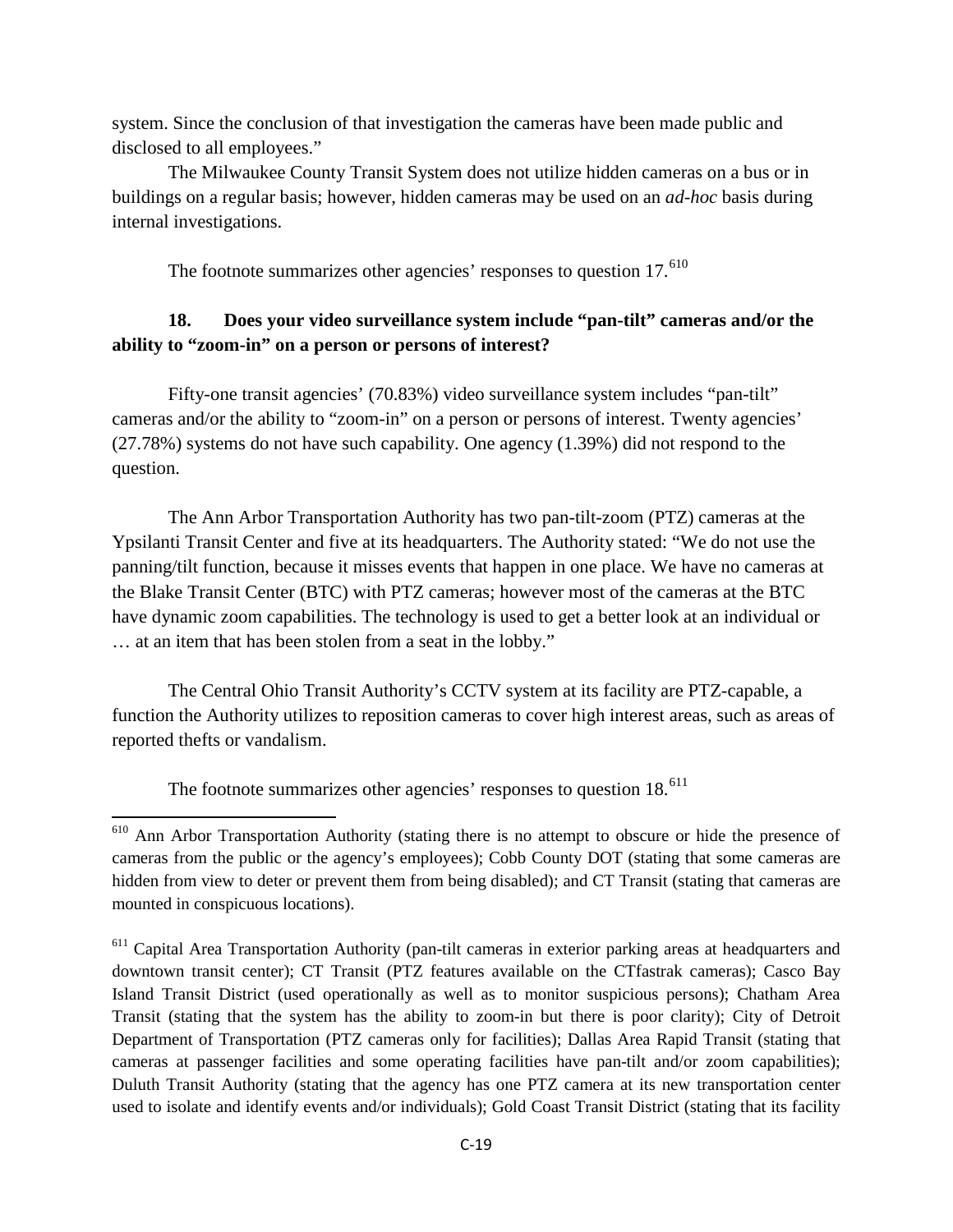#### **19. (a) Does your agency use video surveillance in the workplace?**

Sixty-three transit agencies (87.50%) use video surveillance in the workplace. Seven agencies (9.72%) do not. Two agencies (2.78%) did not respond to the question.

 The Ann Arbor Transportation Authority uses video surveillance in its garage and bus storage areas to monitor how an accident, vehicular or industrial, may have occurred, or to ascertain whether an employee attempted "to punch in on the time clock."

The Antelope Valley Transit Authority uses surveillance in its facility but stated that there is no direct surveillance of employees except in the customer service call center primarily for employee safety.

Intercity Transit reported that there are cameras in the lobby of the Olympia Transit Center, in the administration and maintenance facilities, and on coaches and paratransit vehicles.

The San Francisco Bay Area Rapid Transit District reported that the California Public Utility Code, General Order 172, requires CCTV for cabs in trains.

The footnote summarizes other agencies' responses to question  $19(a)$ .<sup>[612](#page-19-0)</sup>

l

system currently has a few PTZ cameras); Greater Cleveland Regional Transit Authority (stating that for security purposes the agency could not divulge the requested information); Greater Hartford Transit District (stating that the agency has a number of PTZ cameras both for internal and external use throughout the agency's station); Greater Peoria Mass Transit District (stating that the PTZ feature is used when there is a need for a close-up view of an incident, accident, criminal offense, or unsafe act); Intercity Transit (PTZ cameras used at the agency's transit centers); Milwaukee County Transit System (stating that the agency does not use PTZ cameras on buses but that the agency is able to use a zoom feature on playback software and that the agency utilizes PTZ cameras on some buildings); and Sacramento Regional Transit District (stating that the agency's cameras are primarily controlled in two ways: first, by supervisors assigned to control its trains and, second, by its "security operation center staff who monitor cameras and dispatch our sworn police officers"); and San Francisco Bay Area Rapid Transit District (used in parking lots, station platforms, drain storage areas).

<span id="page-19-0"></span><sup>612</sup> Capital Area Transit (cameras located throughout the facility); Capital Area Transportation Authority (cameras in the operator day room, cash room, and hallways at headquarters); Casco Bay Island Transit District (used in the operations office); Cedar Rapids Transit (used in employee breakrooms); Central Ohio Transit Authority (CCTV cameras recording 24/7 deployed in and around all of the Authority's work areas); Centre Area Transportation Authority (used on shop floor and in common areas, bus storage, service bay, and money counting area); Chatham Area Transit (video surveillance used for security and departmental issues and investigations and deterrence of theft); City of Detroit Department of Transportation (used continuously); City of Eau Claire Transit (used to review actions of employees in connection with complaints); City of Gardena Municipal Bus Lines (cameras located throughout the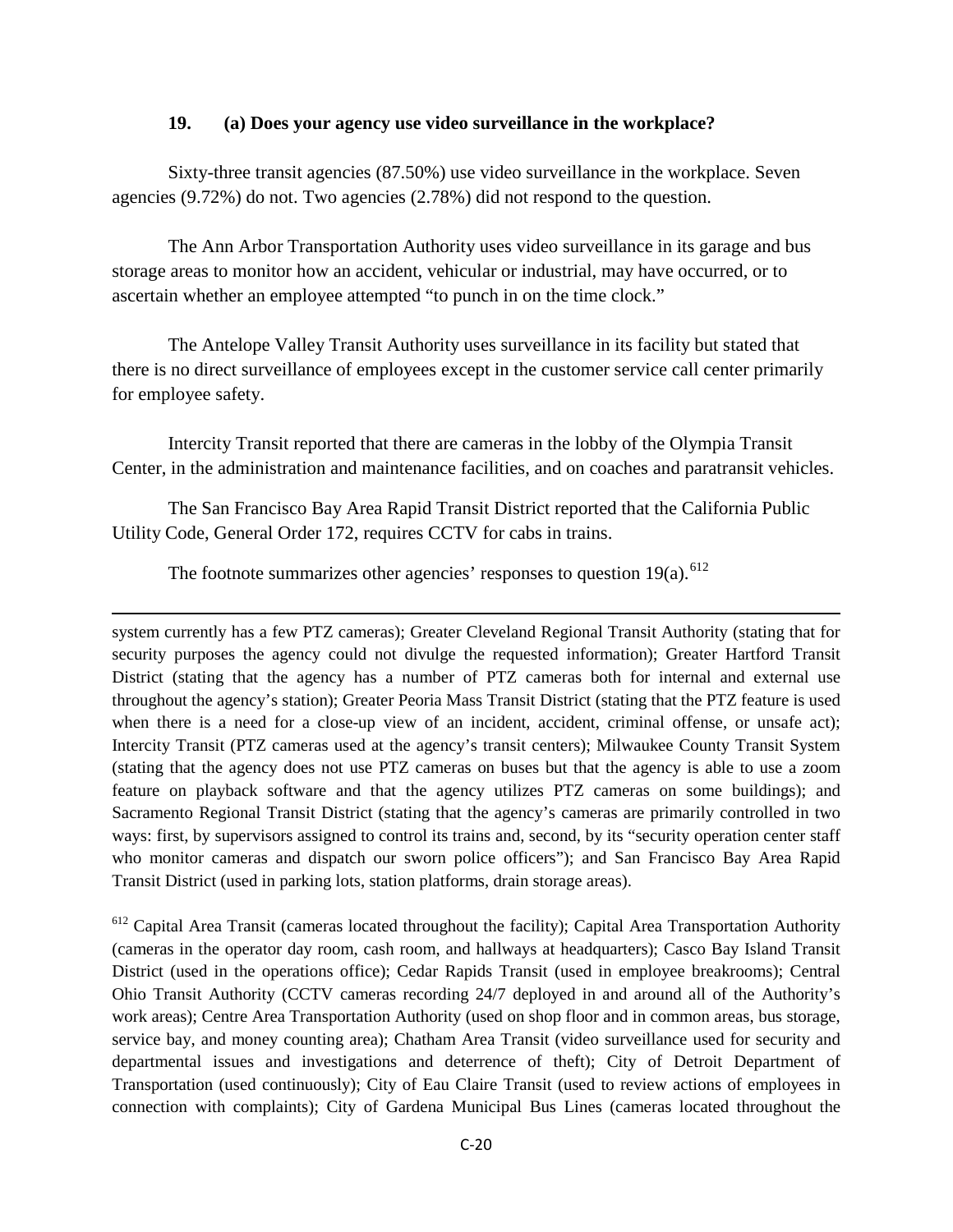### **(b) Are employees given prior notice of your agency's use of video surveillance in the workplace?**

Fifty-six transit agencies (77.78%) give prior notice to employees of the agency's use of video surveillance in the workplace. Eleven agencies (15.28%) do not give prior notice. Five agencies (6.94%) did not respond to the question.

The Ann Arbor Transportation Authority reported that its employees are aware of the use of video surveillance, that the existence of video surveillance is addressed in the employees' contract, that the agency's employees also are informed verbally, and that the Authority posts a notice in the Authority's buses of the presence of video surveillance.

The footnote summarizes other agencies' responses to question  $19(b)$ .<sup>[613](#page-20-0)</sup>

 $\overline{\phantom{a}}$ 

transit facility); CT Transit (used in Metrobus, Metrorail, and Metromover dispatch areas; select common areas of offices and maintenance areas; and in the currency processing center); Dallas Area Rapid Transit (used to monitor common areas and certain secure work areas); Duluth Transit Authority (used only in areas identified as a security risk or being incident-prone, such as entrance doors, public areas, and maintenance work stations); Go Raleigh Transit (used to cover the perimeter, parking, entrances, halls, and common areas, as well as where an accident or incident may occur); Greater Cleveland Regional Transit Authority (used throughout the agency's facilities); Greater Peoria Mass Transit District (used in areas where there is contact with the public, all areas responsible for handling and counting currency, parts rooms, and hazardous work areas such as the pits and lift area in the garage); Lee County Transit (video surveillance used in common areas of the workplace, break areas, exit doors, vault, and money counting areas); Milwaukee County Transit System (use of video surveillance of bus operators while operating a bus, cash-handling areas, facilities in general work locations, and in an investigation, but cameras not installed specifically to monitor employees at work); and Sacramento Regional Transit District (video surveillance of the cab of trains, driver's area of a bus, and areas such as the agency's revenue center).

<span id="page-20-0"></span><sup>613</sup> Ben Franklin Transit (posted notice in each vehicle); Capital Area Transit (signage); Cedar Rapids Transit (employees "verbally informed"); Central Ohio Transit Authority (stating that employees are aware that cameras are located in facilities and on buses); Centre Area Transportation Authority (stating cameras are in plain view and notice of the use of video surveillance is included in employee policy manuals); Chatham Area Transit (stating that employees are made aware of the use of video surveillance during orientation and training); City of Detroit Department of Transportation (signage clearly posted); City of Eau Claire Transit (employees are made aware of surveillance through posted materials); Department of Transportation and Public Works (stating that employees are advised of the presence of monitoring systems and that notice of the use of such systems is posted in conspicuous areas within an area being monitored); Gold Coast Transit District (stating that the District explains its video surveillance policy during training to all new bus operators and that the agency shows where the cameras are on a bus); Go Raleigh Transit (employees informed during training that most areas have cameras); Greater Peoria Mass Transit District (stating that all cameras are in plain view and that the agency advised both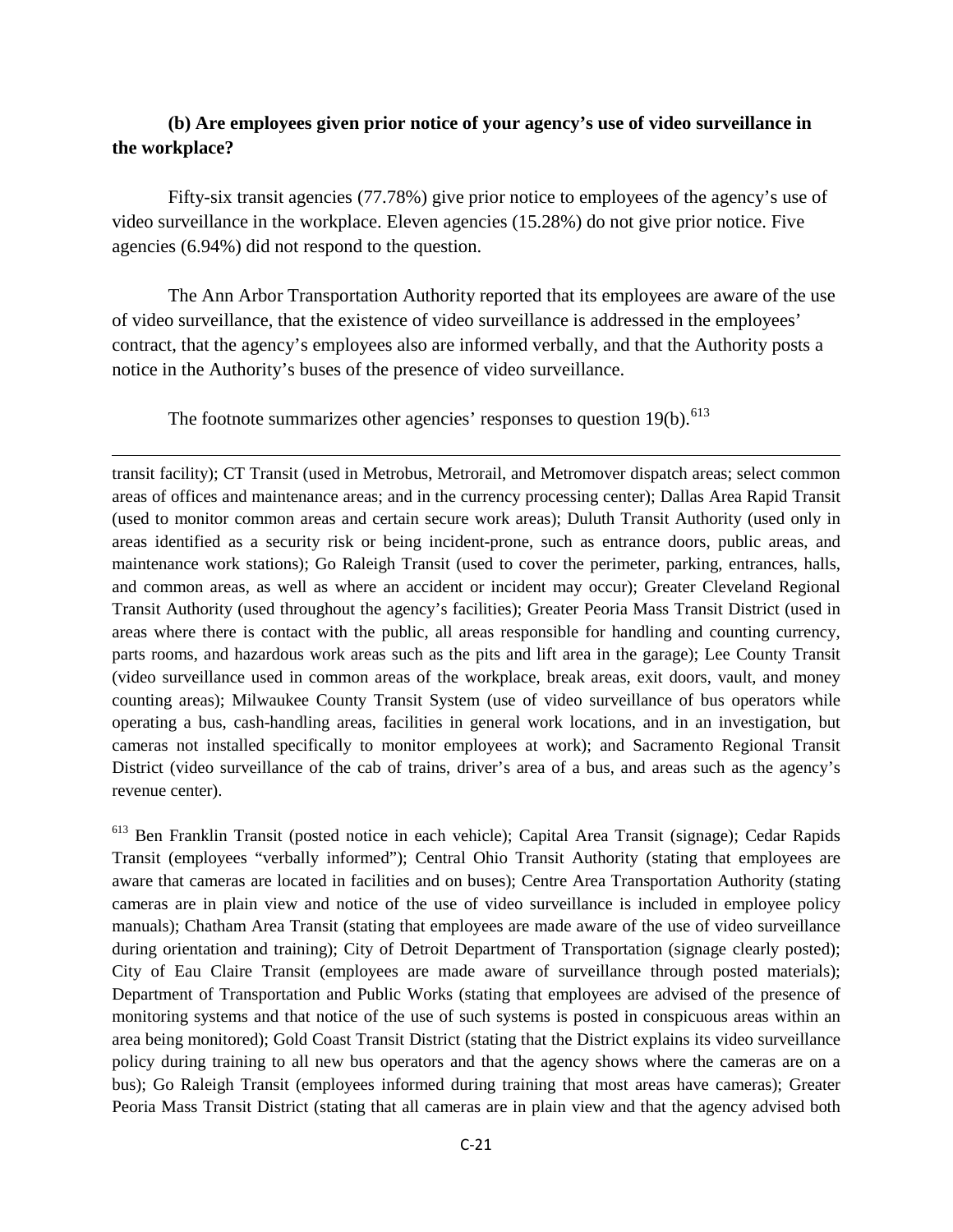# **(c) Did your agency bargain with the employees or the union, if applicable, before adopting a video surveillance system?**

Nineteen transit agencies (26.39%) bargained with their employees or the union, if applicable, before adopting a video surveillance system. Forty-three agencies (59.72%) did not. Ten agencies (13.89%) did not respond to the question.

The Ann Arbor Transportation Authority did not bargain with the union regarding the use of video surveillance, but the Authority's management and the union discussed the issue of video surveillance and "came to a formal agreement."

The Capital Area Transportation Authority reported that the Authority cannot record video of specific bays and work areas in the maintenance area.

Chatham Area Transit's use of video surveillance is not addressed in its Collective Bargaining Agreement (CBA), but the agency reported that there is a verbal "side agreement."

Although CT Transit responded "no" to the question, the agency negotiated a CBA provision that on-bus video will be viewed only when there is a triggering event (*e.g*., complaint, accident, or incident). That is, the agency agreed not to review on-bus video at random or to target a particular operator.

Intercity Transit's representatives had "impact negotiations with the operators' union" and in response to the survey provided a copy of a Memorandum of Agreement, a copy of which is included in Appendix E, between the agency and the union.

The Milwaukee County Transit System did not bargain with the union concerning the agency's purchase of a video system; however, the agency developed a "Letter of Understanding" after the system's installation to address how video may be used to discover infractions of certain rules. The agency kept the bus operators' union informed at the time of a new on-bus surveillance system.

the union and non-employees when the system became operational; Intercity Transit (stating that the agency makes employees aware of the use of video and that there is signage posted); and Jacksonville Transportation Authority (stating that posted placards identify the need for persons to remove anything that distorts a clear view of the face when entering safety-sensitive areas and that cameras are clearly visible).

l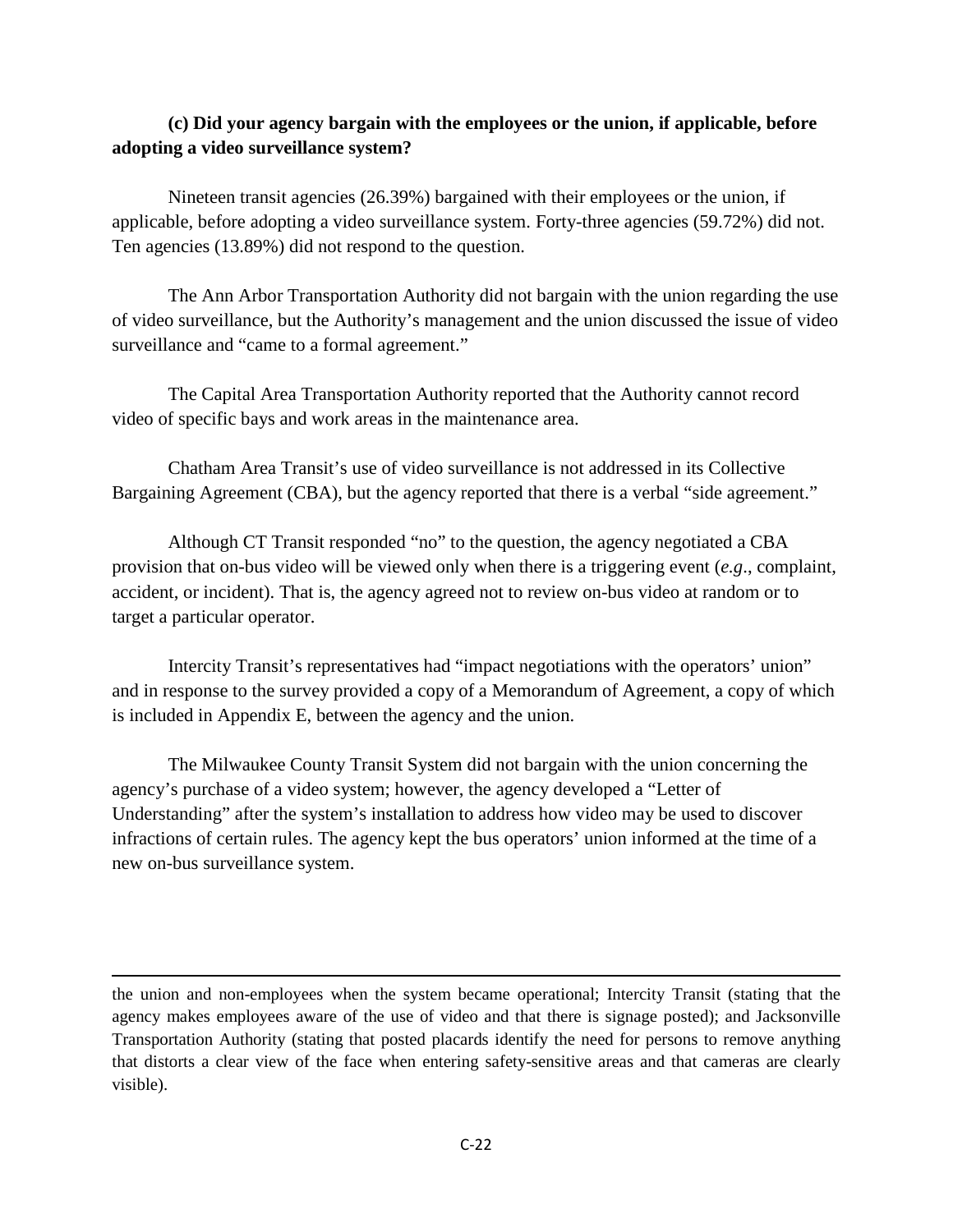The footnote summarizes other agencies' responses to question  $19(c)$ .<sup>[614](#page-22-0)</sup>

# **20. Does your agency use video surveillance (***e.g.,* **backward facing cameras) to monitor and/or record operators of transit vehicles and/or other equipment?**

Fifty-five transit agencies (76.39%) use video surveillance (*e.g.,* backward facing cameras) to monitor and/or record operators of transit vehicles and/or other equipment. Fifteen agencies (20.83%) said that they do not. Two agencies (2.78%) did not respond to the question.

The Ann Arbor Transportation Authority has at least one and in most cases two cameras that are focused on bus operators. Its older buses have only one camera dedicated to the operator. There is no on-board video surveillance of other vehicles, such as minivans that are used as operator shuttle vehicles.

Beginning in 2015, the Central Ohio Transit Authority began installing cameras in the front of a bus to capture images in the driver's area. The goal was to enable the Authority to gather evidence of assaults on operators.

Chatham Area Transit reported that there is a camera in the cab of each vehicle that also captures images of passengers as they enter the front door.

For the Greater Hartford Transit District's paratransit vehicles, either the driver has to push a button to activate the video surveillance system on the bus or a hand brake will activate the system automatically.

The footnote summarizes other agencies' responses to question  $20^{615}$  $20^{615}$  $20^{615}$ 

l

<span id="page-22-0"></span><sup>&</sup>lt;sup>614</sup> Dallas Area Rapid Transit (stating that the agency does not engage in collective bargaining with employee groups but that the agency did notify the union of the video program at the time the agency implemented it); Gold Coast Transit District (stating that the agency installed a video surveillance system without bargaining with the union/employees but that afterwards the agency met and conferred with the union on how the agency uses video surveillance); Golden Gate Bridge Highway & Transportation District (stating that there was a "meet and confer" prior to the agency's implementation of a video surveillance system); Greater Attleboro Taunton Regional Transit Authority (union approved surveillance in 2004); Greater Cleveland Regional Transit Authority (stating that the agency's management met with the union to advise the union of the reasons for installing cameras and that the agency often installs cameras in the presence of employees); Pierce Transit (Memorandum of Agreement reached in February 2013); and Santa Clara Valley Transportation Authority (stating that the VTA and the Amalgamated Transit Union negotiated the use of video surveillance records for disciplinary action).

<span id="page-22-1"></span><sup>&</sup>lt;sup>615</sup> Antelope Valley Transit Authority (advising that its contractor supplies the Smart Drive system to which the agency does not have access); Ben Franklin Transit (full coverage outside and inside); Centre Area Transportation Authority (stating that there are cameras in the areas where farebox vaults are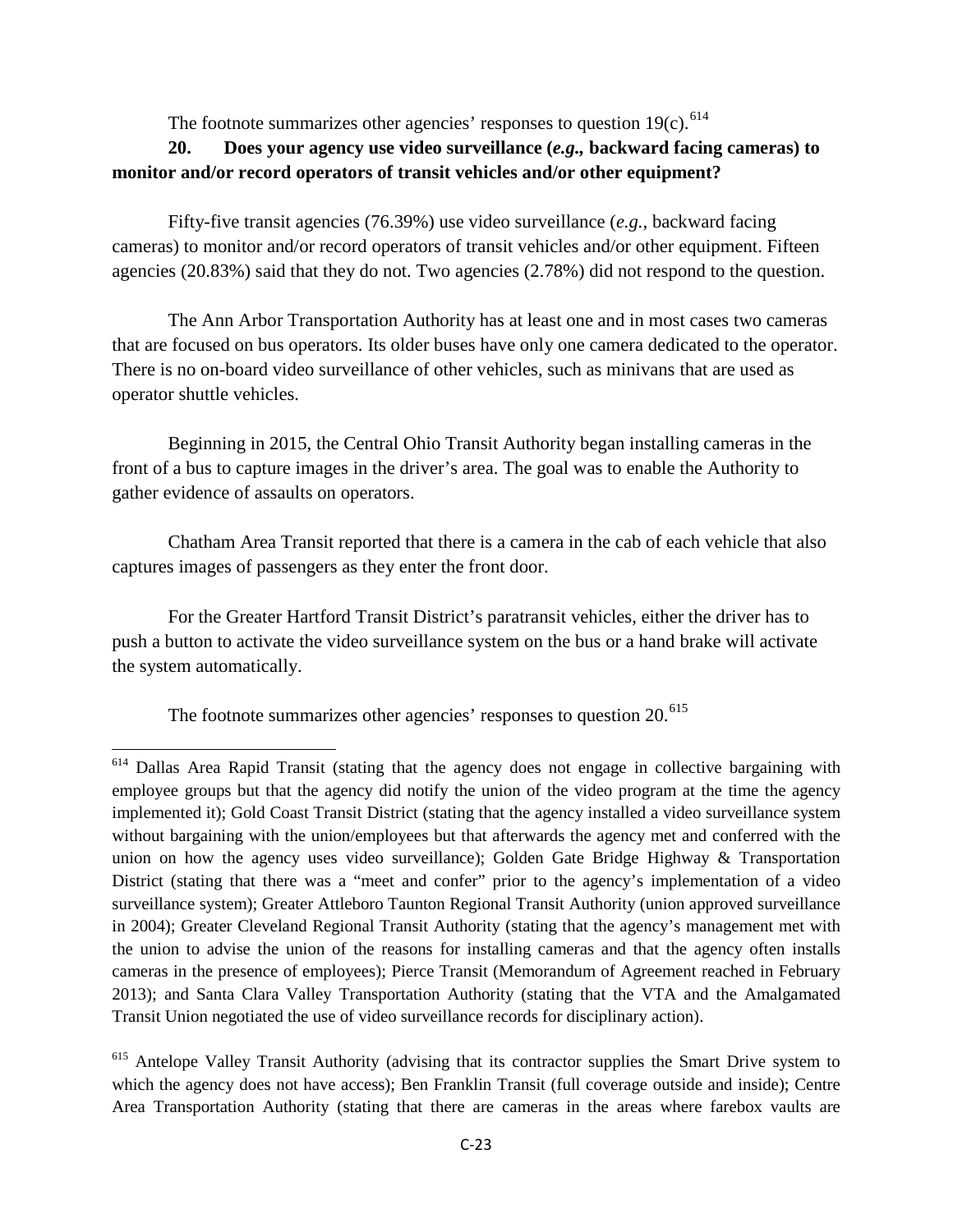### **21. Does your agency have a rule or policy regarding:**

### **(a) When employees are required to activate video surveillance?**

Twelve transit agencies (16.67%) have a rule or policy on when employees must activate video surveillance. Fifty-five agencies (76.39%) do not have such a rule or policy. Five agencies (6.94%) did not respond to the question.

Because its video surveillance system in its transit facilities is always in operation, the Ann Arbor Transportation Authority does not have a rule or policy when employees must activate cameras. Moreover, on-board cameras automatically turn on when an operator starts a bus.

The Greater Peoria Mass Transit District also does not have a policy; however, the District's video surveillance system operates twenty-four hours, seven days a week, at the District's facilities and whenever a bus is turned on. The District's employees do not have the ability to turn video on or off.

Intercity Transit's DVRS on coaches and paratransit vehicles starts automatically when there is ignition and operates while the vehicles are in service. Its systems at the transit centers and park and ride lots are motion-activated and operate twenty-four hours, seven days a week.

l

handled but the cameras do not record the bus operator while in the seat); City of Albany Transit System (stating that cameras on buses monitor activity [on] the bus from the front door, rear door, center aisle, front windshield, street side, curb side, rear view/back-up, and rear aisle to front); City of Detroit Department of Transportation (stating that bus transit has forward, backwards, and cameras above a driver); Cobb County DOT (stating that cameras cover the front, both sides, and rear of a vehicle); CT Transit (camera facing the front door of a bus includes the driver); Duluth Transit Authority (stating that the agency's newest buses have a camera directed at operators, primarily to mitigate the number of and to investigate assaults on operators); Gold Coast Transit District (stating that all buses and any equipped non-revenue vehicles camera systems include backward facing cameras that monitor and record an operator and any passengers); Gold Coast Transit District (stating that transit buses have a camera facing the operator from a side angle); Greater Cleveland Regional Transit Authority (cameras intended to monitor the public but can and do "pick-up" operators); Greater Peoria Mass Transit District (stating that buses have a camera focused on the operator and that the surveillance is used as an investigative tool when there are reports of unsafe acts, complaints, "work comp reports," accidents, and injuries); Metropolitan Tulsa Transit Authority (eight cameras recording an entire bus); Milwaukee County Transit System (stating that an onboard system includes a camera directed at the operator area of a bus to assist the agency in determining what an operator was doing at the time of an accident, incident, or other onboard issue); and San Francisco Bay Area Rapid Transit District (cameras with microphones in the train cab).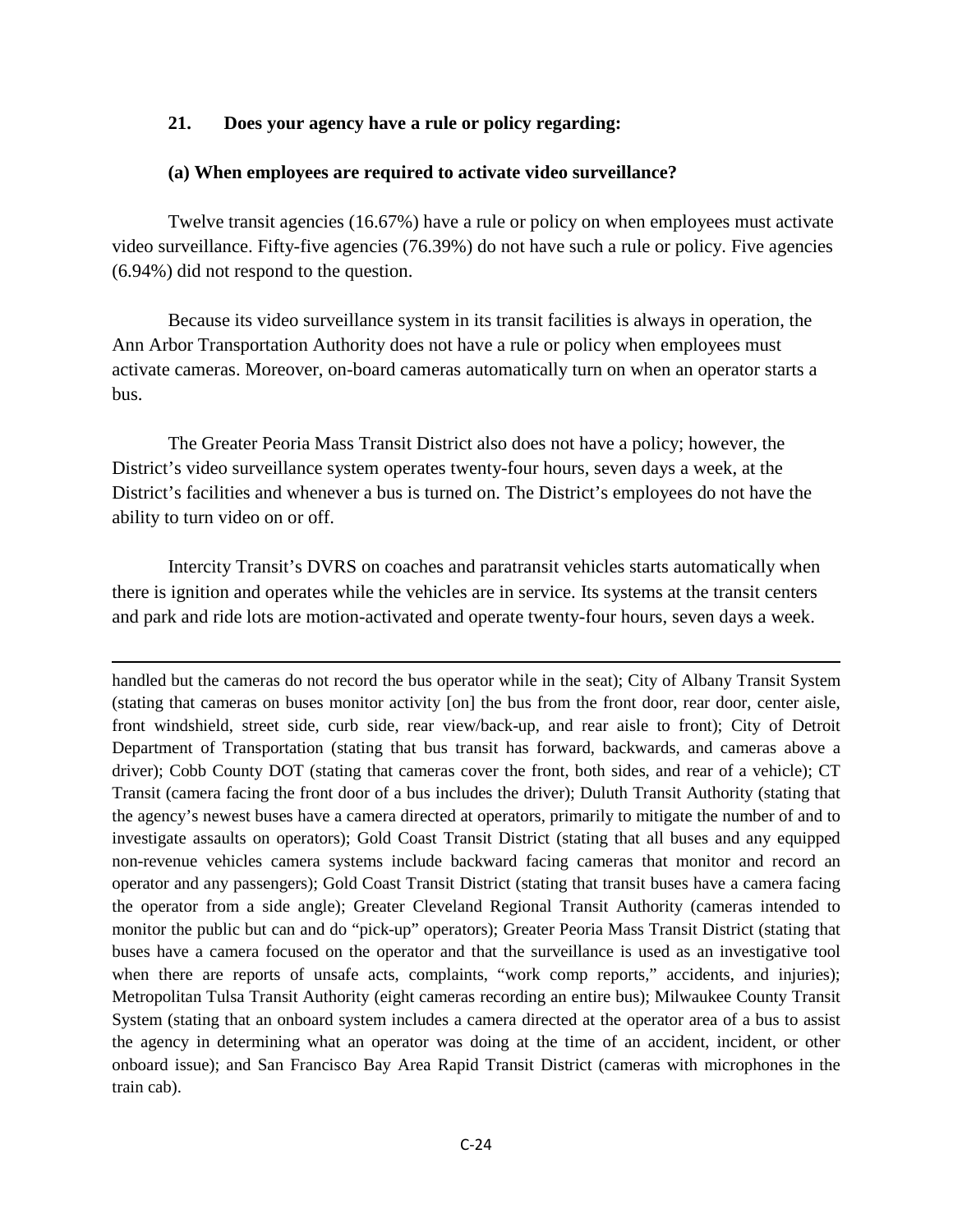The Milwaukee County Transit System's camera system activates automatically when a bus is turned on. Its equipment is secure in that bus operators are unable to activate or deactivate a system. The agency informs operators that

[a]ll MCTS buses are now equipped with a 10-camera mobile video and audio system. Your bus has an event button for incidents. Push this button to "flag" video for download within seconds of:

- Accidents
- Passenger falling/injury
- Verbal threats of violence
- Objects thrown at [the] bus that cause damage

DO NOT Push this button for:

- Fare disputes
- Extended Riders
- General Profanity

Depressing the event switch will NOT automatically summon the police or security. You must contact dispatch in addition to flagging the video!

The footnote summarizes other agencies' responses to question  $21(a)$ . <sup>[616](#page-24-0)</sup>

# **(b) When employees are prohibited from deactivating video surveillance equipment?**

<span id="page-24-0"></span> $\overline{\phantom{a}}$ <sup>616</sup> Casco Bay Island Transit District (stating that CCTV is used for security purposes and that the District complies with 33 C.F.R. parts 104 and 105); CT Transit (stating that video records automatically all the time and that employees neither activate nor deactivate recording); Golden Gate Bridge Highway & Transportation District (stating that bus video equipment is automatically activated when the vehicle is started and that drivers have no access to video equipment); Jacksonville Transportation Authority (stating that operators are required to inspect functionality of a camera system during pre-trip inspection); Sacramento Regional Transit District (stating that operators may be instructed to "mark" or "tag" video after an incident to create a file on the hard drive); and San Francisco Bay Area Rapid Transit District (attached copy of its policy applicable to police officers).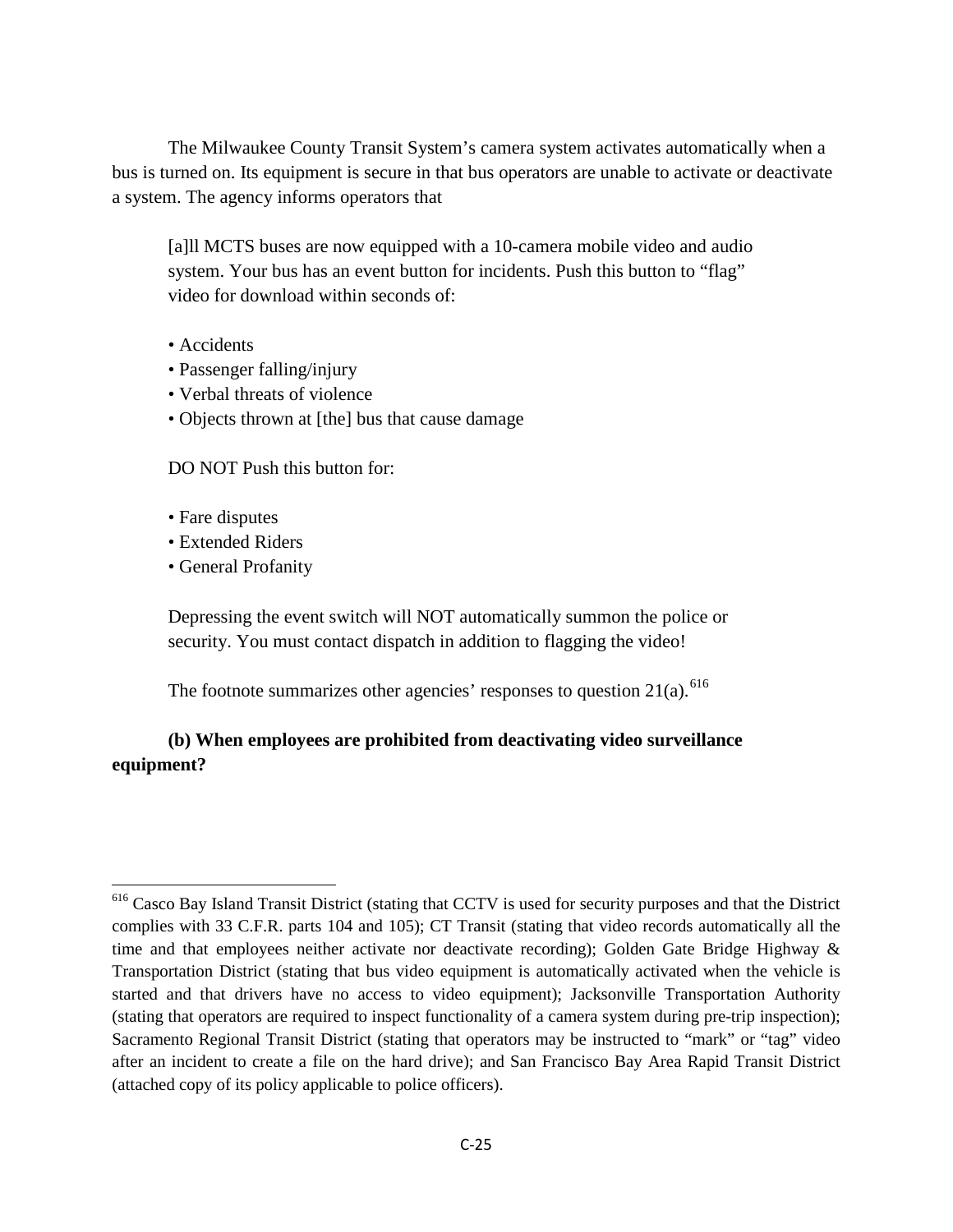Twenty transit agencies (27.78%) have a rule or policy on when employees are prohibited from deactivating video surveillance equipment. Forty agencies (55.56%) do not have such a rule or policy. Twelve agencies (16.67%) did not respond to the question.

For the Ann Arbor Transportation Authority's buses, the video equipment is housed in a locked cabinet onboard each bus. Its employees will be disciplined for damaging any equipment that provides evidence of what happened during an incident or accident. The video system on board a bus deactivates automatically when a bus has been off for a certain amount of time.

The Milwaukee County Transit System's Operator Bulletin 16-369 states that employees who intentionally obstruct a video camera's view is subject to discipline. Moreover, its ATU 998 Labor Contract, 2015-2018, Letter of Understanding provides:

For the term of the Labor Agreement, when [a] video camera recording from a bus is used as a basis for the imposition of disciplinary action by the Company, such evidence should be limited to the incident(s) that either caused or led up to the need to review the video recording, except in the case of gross misconduct such as tampering with video camera or radio equipment, violation of the Company's electronic device policy, assault, theft, robbery, dishonesty, insubordination, or unlawful acts. Any other issues that arise from reviewing a video recording will be used for guidance and/or counseling except any repeat rule violation where the employee was previously given guidance and/or counseling.

The footnote summarizes other agencies' responses to question  $21(b)$ .<sup>[617](#page-25-0)</sup>

# **22. Please identify any statutes or ordinances that apply to your agency's use of video and/or audio surveillance of:**

- **(a) Members of the public**
- **(b) Employees**

l

**(c) Transit operators**

<span id="page-25-0"></span><sup>&</sup>lt;sup>617</sup> Central Ohio Transit Authority (stating that it is a violation of the Authority's policy to tamper with or destroy its equipment, including CCTV equipment); Chatham Area Transit (stating that employees are not permitted to tamper with video equipment); Golden Gate Bridge Highway & Transportation District (stating that employees cannot access the video equipment); and Metro Transit (stating that drivers are prohibited from deactivating cameras, a matter covered in the union contract under discipline for willful damage to the employer's property).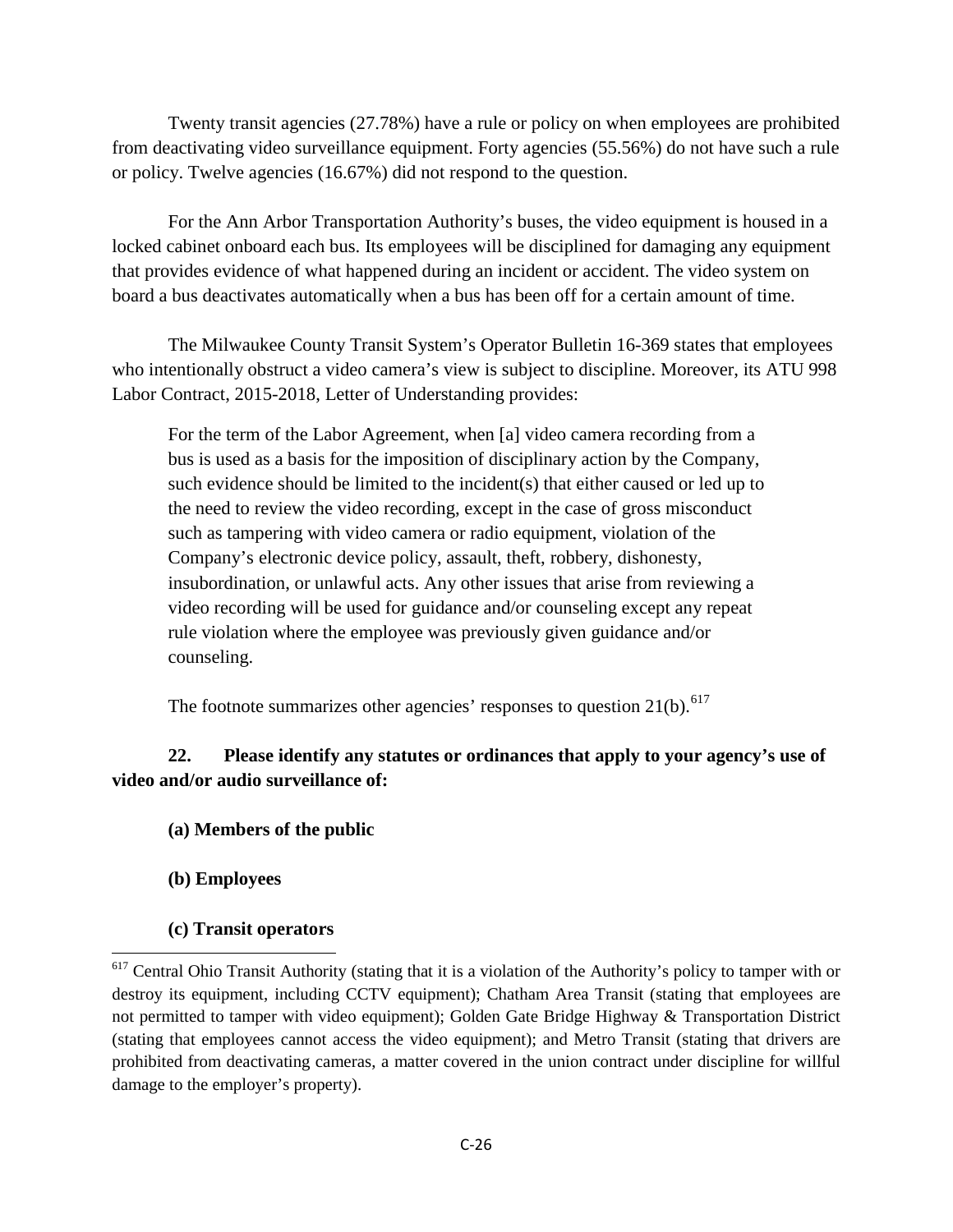#### **(d) Facilities and/or equipment**

The San Francisco Bay Area Rapid Transit District stated that California has a constitutional right to privacy but public areas are generally exempt.

The Hillsborough Transit Authority maintains that its surveillance videos are confidential and exempt from Florida's Public Records Act pursuant to Fla. Stat. §§ 119.071(3)(a) and 281.301.

Intercity Transit advised that the use of video at the agency

creates a public record as defined by RCW 42.56. These records must be preserved pursuant to RCW 40.14.070. This applies to all sections of this question. Our system is configured so that DVRs hold approximately 200 hours of video, which equates to 10-14 days depending on how much the vehicles are in service. If video is not viewed/downloaded pursuant to an incident, investigation or public records request it is written over.

The Greater Hartford Transit District said that Connecticut "treats as a felony the act of recording another person without the person's consent when the person is 'not in plain view' and in a place with a reasonable expectation of privacy."

The Milwaukee County Transit System stated that Wisconsin is a one-party consent state where only one party has to be notified and consent to video or audio recording and that "MCTS is that consenting party."

The footnote summarizes other agencies' responses to question  $23(a)-(d)$ . <sup>[618](#page-26-0)</sup>

<span id="page-26-0"></span><sup>618</sup> <sup>618</sup> Casco Bay Island Transit District (identifying 33 C.F.R. parts 104 and 105); Centre Area Transportation Authority (stating that wiretapping statutes at the state level require notification of the public); CT Transit (identifying Conn. Stat. § 53a-187); Miami Department of Transportation and Public Works (identifying Florida Statutes, Chapter 119 (Public Officers, Employees, and Records)); Greater Cleveland Regional Transit Authority (identifying ORC §§ 2933.51 and 2933.52); Metropolitan Tulsa Transit Authority (identifying Oklahoma Security of Communications Act, 13 OS § 176.1, *et seq*.); Pace (identifying 720 ILCS 5/14-1, *et seq*.); Rhode Island Transit Authority (identifying R.I. Gen. Law §§ 12- 5.1-13 and 28-6.12-10); Sacramento Regional Transit District (identifying Cal. Gov't Code 6250, *et seq.* and Cal. Pub. Utility Code 99164); Salem Area Mass Transit District (identifying Or. Rev. Stat. § 165.540); Santa Clara Valley Transportation Authority (identifying Cal. Penal Code § 630-638 and Cal. Gov't Code §§ 53160 to 53162); Tri-Met (identifying ORS §§ 163.700 and 163.702); and VIA Metropolitan Transit (identifying Tex. Penal Code § 16.02 and 18 U.S.C. § 119).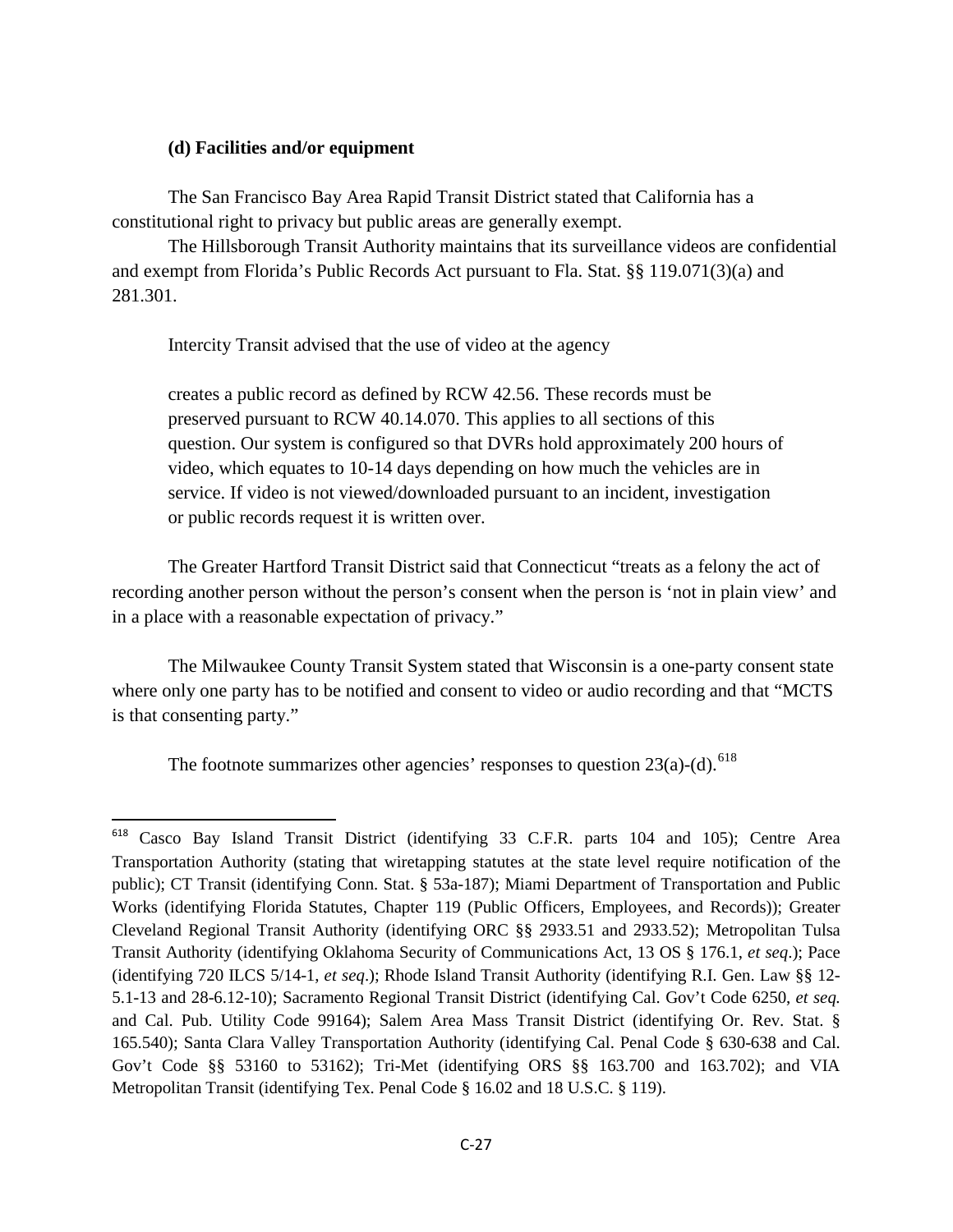# **23. Have there been any administrative or legal actions against your agency involving its use of video surveillance?**

 Nine transit agencies (12.50%) reported that their agency has been involved in an administrative proceeding or a legal action resulting from the agency's use of video surveillance. Sixty-two agencies (86.11%) stated that they had not. One agency (1.39%) did not respond to the question.

For those agencies having been involved in administrative or legal proceedings, Dallas Area Rapid Transit stated that usually the surveillance issue arises in pre-trial motions but that DART has prevailed in every instance to date.

The Greater Cleveland Regional Transit Authority has had four clams involving the spoliation of evidence because a video was not "pulled in time" or was otherwise unavailable.

The Salem Area Mass Transit District has had grievances made by the union concerning the agency's use of video surveillance.

Because of an administrative proceeding for an unfair labor practice for directing cameras at bus and rail operators, Tri-Met deactivated its cameras. However, Tri-Met reported that the agency intends to negotiate the use of cameras aimed at bus and rail operators.

# **24. (a) Has your agency used video surveillance in tort claims either by or against the agency?**

Fifty-one transit agencies (70.83%) have used video surveillance in tort claims brought by or against the agency. Eighteen agencies (25%) stated that they had not. Three agencies (4.17%) did not respond to the question.

 The Ann Arbor Transportation Authority has used video surveillance data in tort claims against the Authority.

The Centre Area Transportation Authority has provided video to its insurance pool regarding injury claims brought by the public and in claims for fraudulent compensation.

CT Transit stated it has used video surveillance "very often" in tort cases and that "video from every accident is retained and in many cases used to defend against claims that appear to exaggerate the cause or extent of injuries."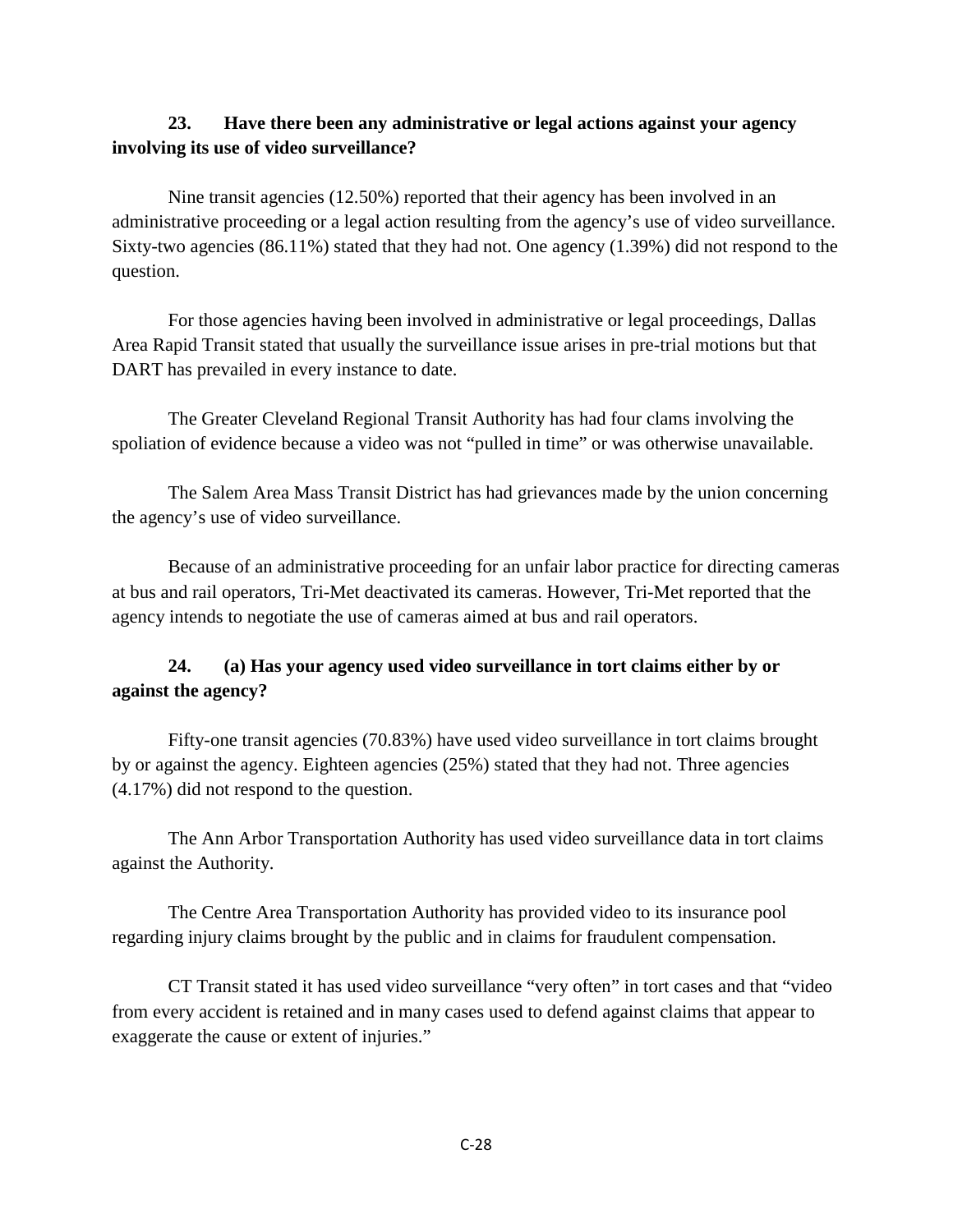The Greater Peoria Mass Transit District often uses video records in the investigation and documentation of slips, trips, falls, defective equipment, human resources complaints, and other matters.

 Intercity Transit also uses video surveillance data in defending tort claims. The agency provides a copy of the records to its insurance carrier, investigator, and/or attorney. Expert witnesses examine video surveillance data and testify for the agency in litigation. Members of the public request video surveillance data to support tort claims. Attorneys also make public records requests for video in connection with lawsuits against the agency.

The footnote summarizes other agencies' responses to question  $24(a)$ .<sup>[619](#page-28-0)</sup>

# **(b) Has your agency's video surveillance been used in accident or criminal investigations?**

Sixty-six transit agencies (91.67%) have used video surveillance data in accident or criminal investigations. Four agencies (5.56%) stated that they had not. Two agencies (2.78%) did not respond to the question.

The Ann Arbor Transportation Authority has used its video surveillance data in accident and criminal investigations. The Authority has provided video surveillance data to the police of accidents in which the agency was not even involved but its video surveillance system captured the event.

 $\overline{\phantom{a}}$ 

<span id="page-28-0"></span><sup>&</sup>lt;sup>619</sup> Central Ohio Transit Authority (used as evidence in tort litigation); City of Albany Transit System (stating that "video footage obtained on an incident or accident may be provided to an outside agency or agent or individual by way of a written open records request"); City of Eau Claire Transit (stating that videos have been provided to insurance adjustors for use in the litigation of claims); Department of Transportation and Public Works (identifying the use of video surveillance for risk management regarding personal injury/negligence cases); Dallas Area Rapid Transit (stating that video monitoring has been used to support DART in tort claims and to establish the liability of others); Duluth Transit Authority (stating that numerous tort claims against the Authority have been resolved or dismissed based on recorded video); Gold Coast Transit District (stating that numerous tort claims and small claims actions have been settled or dismissed because of video surveillance evidence); Greater Cleveland Regional Transit Authority (stating that the Authority's video system has been a "huge help in exonerating employees and the [Authority]"); Hillsborough Transit Authority (stating that bus surveillance videos are frequently used as exhibits in the defense of personal injury lawsuits); Knoxville Area Transit (stating that a video of an incident is used to determine liability); Milwaukee County Transit System (stating that the agency has used video to uphold or deny worker's compensation claims and in claims alleging wrongful acts by an employee); and San Francisco Bay Area Rapid Transit District (stating that virtually every claim involves a review of relevant video).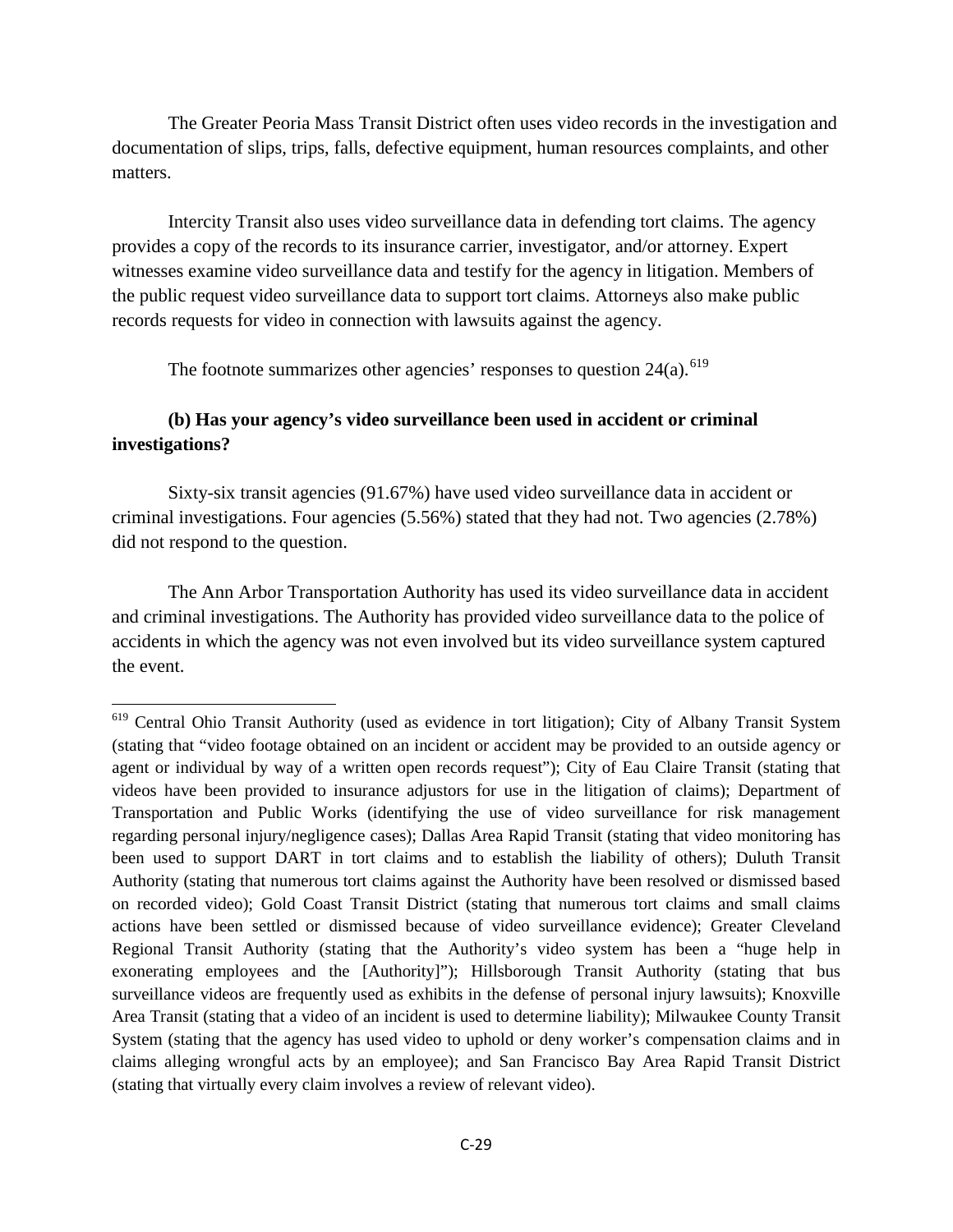The City of Eau Claire Transit has used video to verify signal designation at approaches to intersections.

The Sacramento Regional Transit District routinely uses video surveillance to determine the cause of accidents and to investigate crimes and allegations of employee misconduct. Moreover, the District has been very successful in apprehending persons committing thefts on its system and averages a 40-60% arrest rate for thefts.

The footnote summarizes other agencies' responses to question  $24(b)$ .<sup>[620](#page-29-0)</sup>

l

# **25. Please include any additional information that your agency wants to furnish on its use of video surveillance.**

<span id="page-29-0"></span> $620$  Capital Area Transportation Authority (stating that video has been used involving break-ins at the transit center and for trespassing claims); Casco Bay Island Transit District (stating that the agency has given recordings of various events to the police and insurance investigators); Cedar Rapids Transit (used as evidence in trials); Central Ohio Transit Authority (stating that the agency's video surveillance has been provided to the police when requested); Centre Area Transportation Authority (stating that the police in the area routinely request video surveillance data); Chatham Area Transit (reporting that the agency works with local law enforcement); City of Gardena Municipal Bus Lines (stating that the agency provided video surveillance records to law enforcement officials regarding a crime that occurred outside a bus); Dallas Area Rapid Transit (reporting that video is used to protect DART from liability as well as to establish liability); Duluth Transit Authority (stating that video is used in every internal accident investigation, by external agencies for major accidents, and that the police and others have requested video surveillance for their investigations); Escambia County Area Transit (stating that the agency has provided video surveillance records for accident and criminal investigations); Gold Coast Transit District (stating that the District makes video surveillance data available to law enforcement on any accident in which the agency is involved and that the agency also provides data on criminal investigations of which the agency is aware and/or when it receives requests regarding investigations of which the agency is unaware); Gold Coast Transit District (stating that the agency provides video data to local police agencies and to prosecutor's offices); Greater Cleveland Regional Transit Authority (stating that the Authority provides local police departments and prosecutors with video surveillance data for use in criminal investigations); Greater Peoria Mass Transit District (stating that several police agencies have used the District's video surveillance records when investigating criminal matters, including to confirm or disprove alibis, and in cases involving a missing person or a runaway); Hillsborough Transit Authority (stating that law enforcement agencies frequently request copies of relevant videos); Intercity Transit (stating that the agency routinely provides video to local law enforcement in the investigation of accidents and crimes); Jacksonville Transportation Authority (stating that the Authority's video surveillance is used in accident investigations and criminal investigations); Knoxville Area Transit (stating that video surveillance of an incident is used to determine liability); and Milwaukee County Transit System (stating that the agency provides numerous videos taken from its buildings and buses to law enforcement agencies).